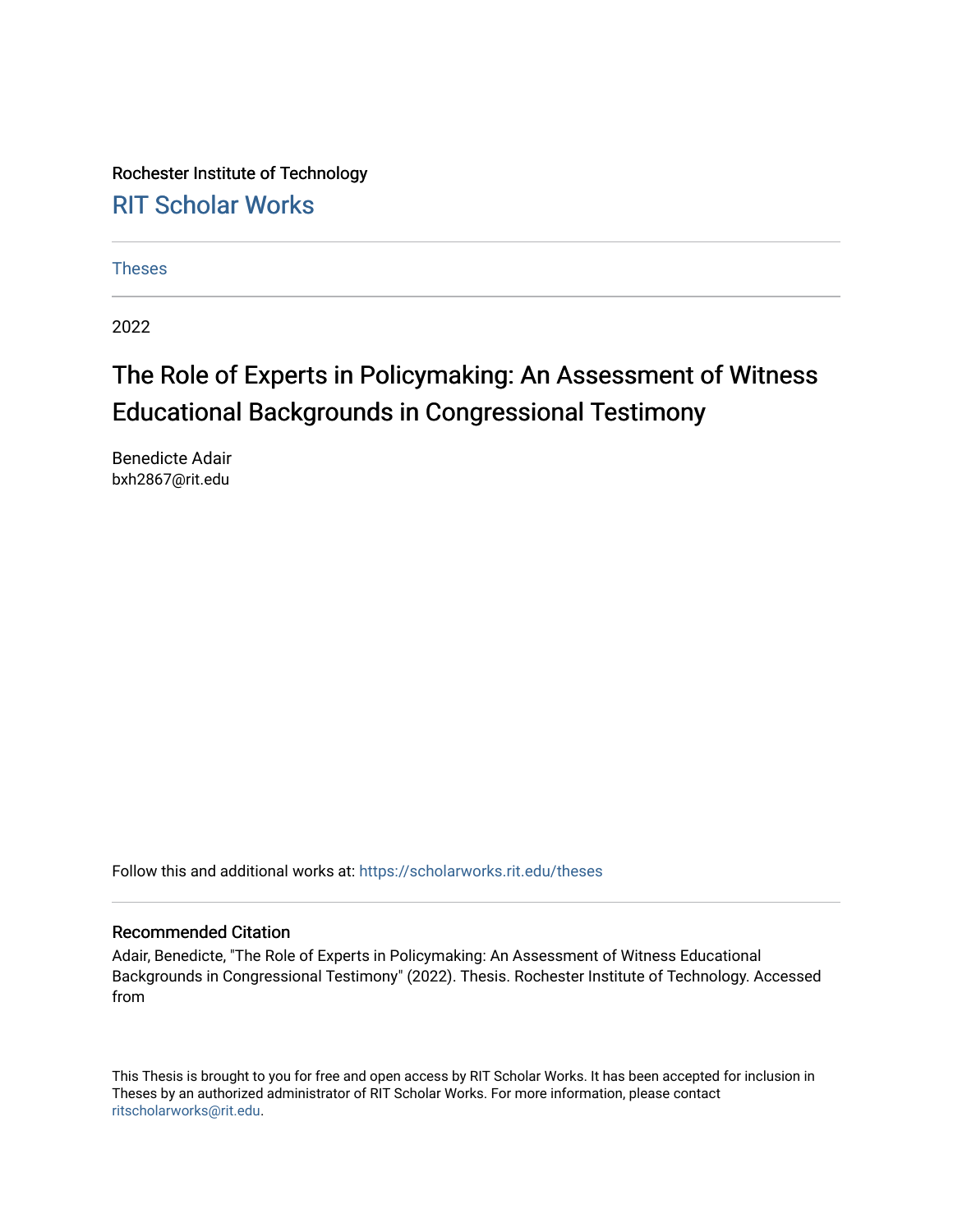# The Role of Experts in Policymaking

An Assessment of Witness Educational Backgrounds in Congressional Testimony

Benedicte Adair

Science, Technology, and Public Policy MS Thesis Department of Public Policy, CLA Rochester Institute of Technology 2022

Thesis Committee: Nathan R. Lee; Dylan Boynton; Eric Hittinger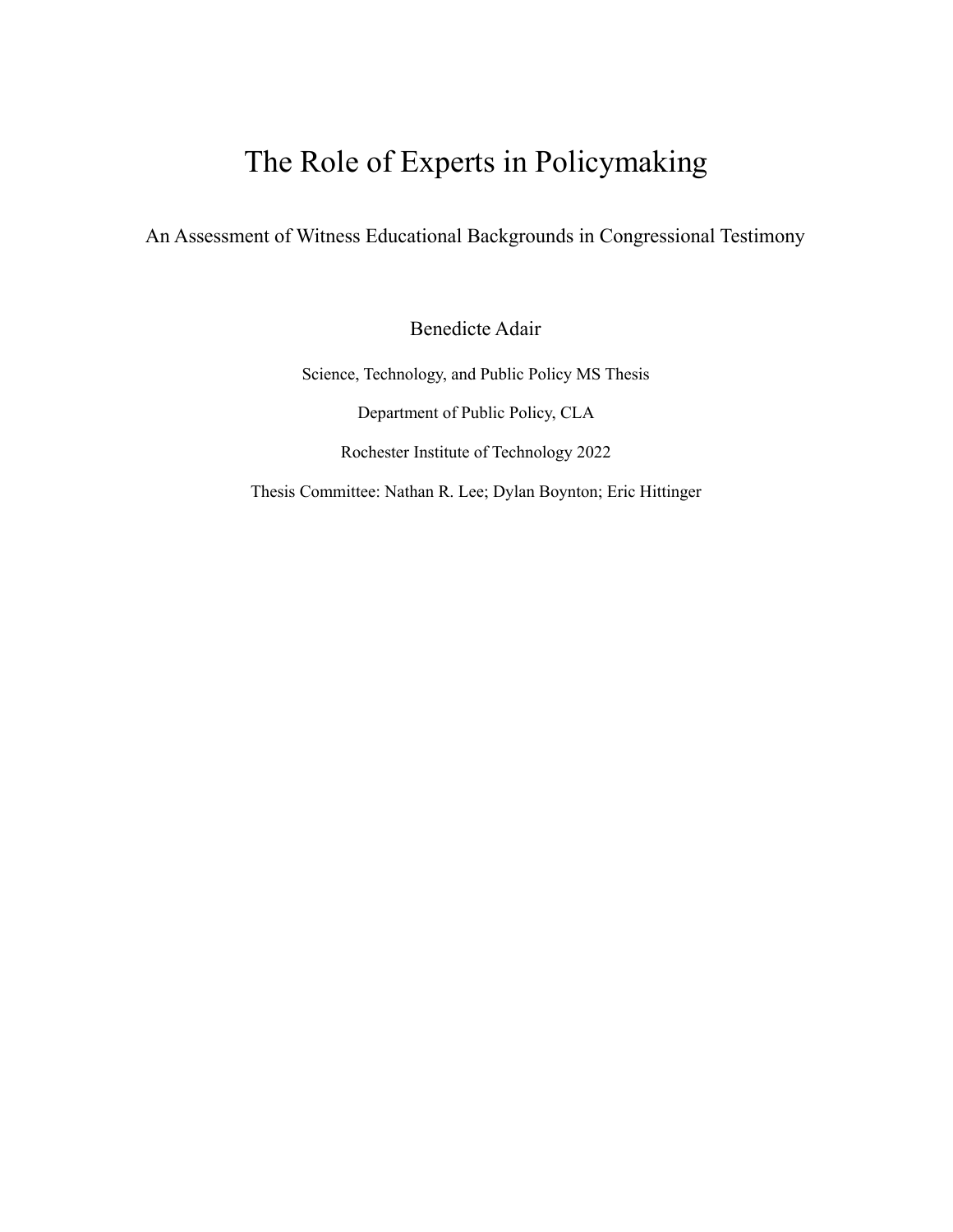# I. Introduction

A common goal of most academic institutions -- both through teaching and research -- is to influence how society functions (Liddle and Addidle, 2022; Cook, 1998). An essential pathway through which this can occur is through the transference of knowledge from the university system to policy makers (Perna et al., 2018). However, very little systematic evidence is available on the extent to which academic knowledge is channeled into policy making (Scheufele, 2014; National Academy of Sciences, 2017) nor how contemporary party politics may have affected this process.

This thesis provides a first-of-its kind benchmark on the extent to which academically-trained professionals in the United States are availed of opportunities to directly deliver evidence to the United States Congress, as well as how contemporary party politics shapes this system. Recent research suggests that, notwithstanding political polarization, policy makers may be responsive to academic research (Lee, 2021) as well as in-kind support from academically-trained volunteers (Zelizer, 2018). Others have shown that specific academic professions, like economics, enjoy a great deal of direct influence on policy makers (Meher et al., 2020). However, no study to date has systematically examined the overall extent to which a policymaking institution draws on the knowledge of academically-trained professionals.

To do so, we randomly sample and manually code the educational backgrounds of 2,147 witnesses from 32 Congressional Committee Hearings that occurred between 2001 and 2020. We then estimate the percentage of witnesses with advanced degrees who testify before Congress, as well as how this varies by party control of the committee and topic. Committee hearings are the principle form through which Members of Congress learn the background information necessary for both drafting legislation and voting on it (Oleszek, 1989; Leyden 1995; Deering and Smith, 1997, McGrath 2013). Furthermore,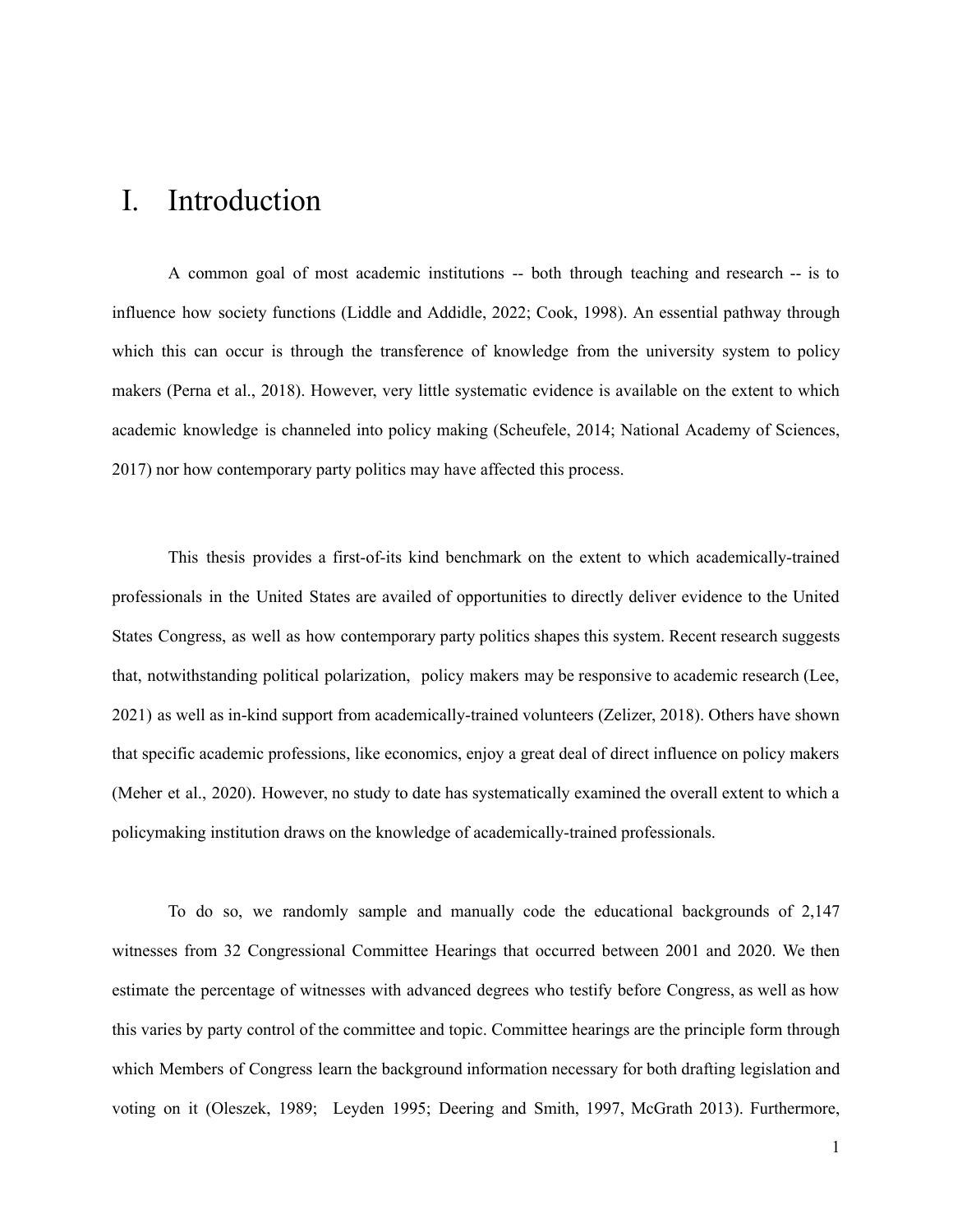previous studies have shown how both legislation and voting behavior is directly affected by committee hearings (Burstein, 1999, Baumgartner and Jones, 1993).

This study reveals three key findings. The first is that academically-trained professionals have extensive access to the halls of Congress. Though only 1 of every 10 Americans have an advanced degree (i.e., a post-collegiate degree), 6 of every 10 witnesses who testify have one (Figure 3). The second is that all types of degrees have at least some representation amongst witness calls (Figure 4). The third is that the above patterns are the same regardless of which party is in charge (Figure 4), and relatively similar even across topics (Figure 5).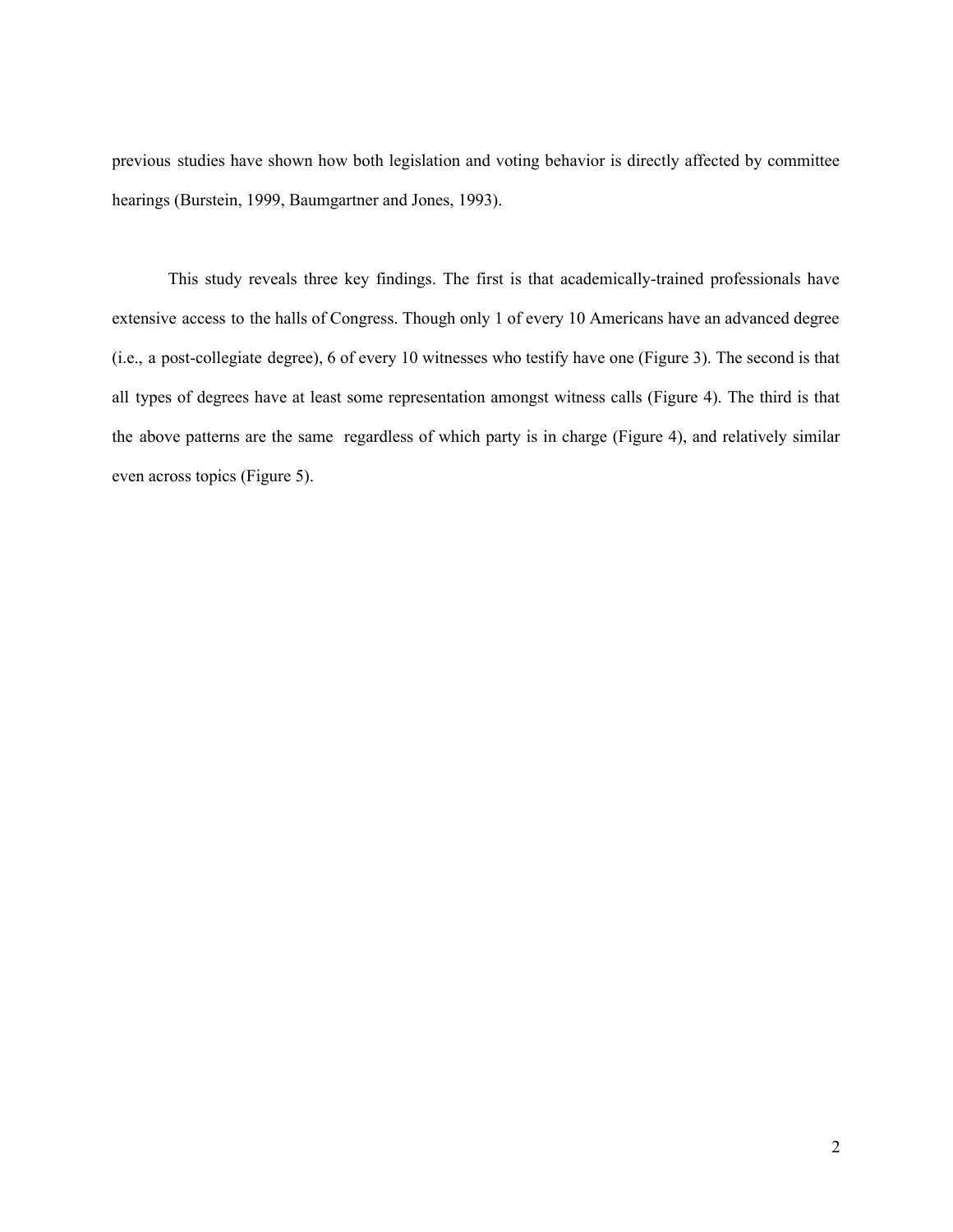## II. Theory

Members of Congress cannot themselves be experts in the full range of policies for which they must make decisions. To leverage outside expertise to make informed decisions, Congress turns to a wide array of subject matter experts who testify before them in Congressional committee hearings. These committee hearings are the principle form through which Members of Congress learn the background information necessary for both drafting legislation and voting on it (Oleszek, 1989; Leyden 1995; Deering and Smith, 1997, McGrath 2013).<sup>1</sup> Furthermore, previous studies have shown how both legislation and voting behavior is directly affected by committee hearings (Burstein, 1999; Baumgartner and Jones, 1993).

Choosing witnesses, as it were, is an essential pathway by which Members of Congress learn prior to legislative decisions. What drives this selection process? In this study, we consider two major factors: (i) party control, (ii) topic selection. With regard to party control, it is plausible the witness selection occurs in a way that is primarily about acquiring a diversity of opinions from individuals with established expertise and not about supporting a particular partisan agenda. This might hold if, for example, policy makers believe that voters will hold them accountable for the consequences of their decisions (Fiorina, 1981). Alternatively, the policymaking process itself may promote the norm of careful, fact-finding deliberation (Quirk et al., 2018). It is also possible that policy makers themselves may intrinsically feel a sense of civic duty to carefully consider all of the facts (Mullinix, 2018).

<sup>&</sup>lt;sup>1</sup> Committee hearings are also used for other purposes such as the oversight of executive agencies, investigation of important events, and evaluation of Presidential nominations (Heitshusen 2017).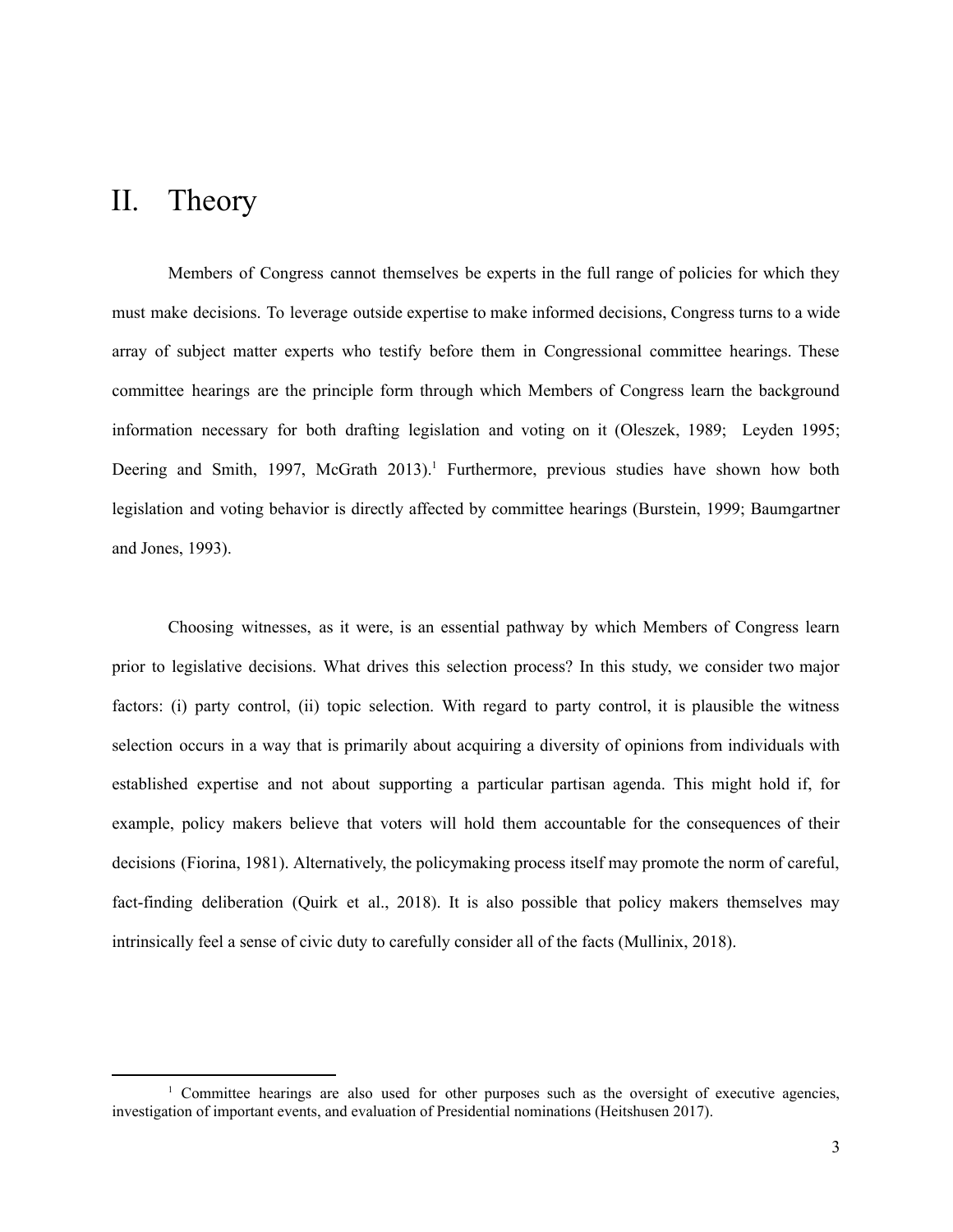On the other hand, policy makers may wish to strategically select individuals that will support their partisan agendas. A tendency to select witnesses to comport with their political predilections may be driven by the range of biases that include protecting one's self concept or identity or managing others' impression of one's self (Kunda 2001, Druckman 2012). Another possibility is that a generalized hostility toward "intellectuals" may affect witness selection (Hofstader and Walton, 2012; Motta, 2018; Merkley, 2020; Rekker, 2021). Some have suggested that Republicans or political conservatives, in particular, may be predisposed to dislike individuals who may be perceived as intellectuals (Barker et al., 2022; Mooney, 2007).

A separate factor that may influence the type of witnesses that are invited to Congress is the topic to which the committee chooses to give its attention. For example, some topics may lend themselves more to "formal" expertise which individuals can acquire through advanced degrees.

There may be systematic variation in the types of experts associated with different issues. As a result, the question of witness background may depend on what issues Congress is most caught up with that legislative session. And yet–even here–party control may indirectly influence witness selection. This is because a large literature in political science suggests that particular issues tend to be "owned" (prioritized) by one party or the other (Fagan, 2021). Consequently, the topics that are deliberated on in Congress will tend to be influenced by which party holds power (Baumgartner and Jones, 2005; Baumgartner, Jones, and Wilkerson, 201; Egan, 2013). In turn, even if witness selection is primarily driven by topic, party may influence the ultimate composition of witnesses if there are systematic differences in the types of witnesses associated with the topics that are "owned" by one party vs. the other.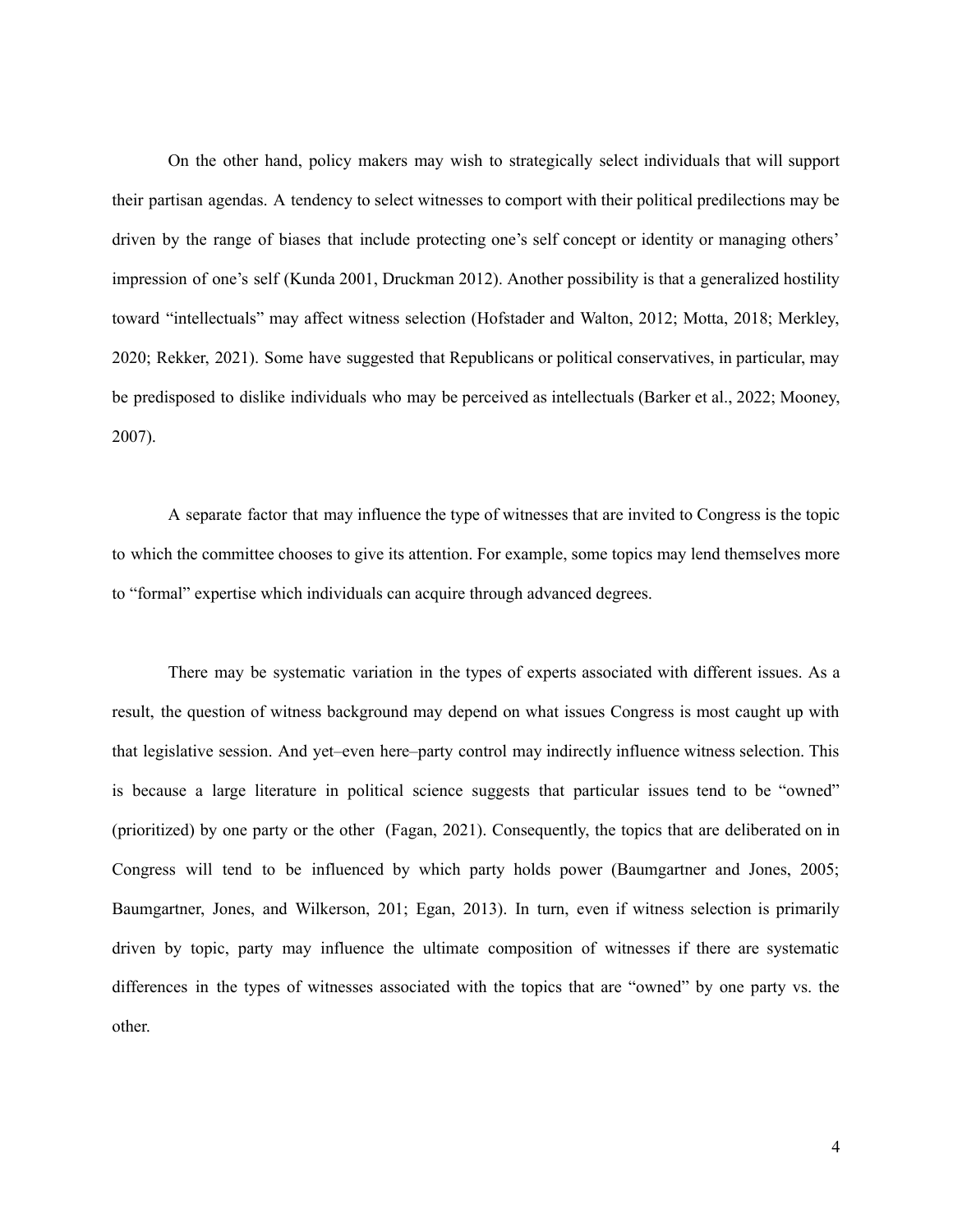With respect to how party control in Congress might bias the acquisition of expert testimony, the limited existing evidence suggests party control is important. A recent study has shown that Congressional committees tend to be less likely to call on experts from within their executive agencies when the party in the executive branch is different from the majority party in that Congressional chamber (Ban et al., 2022). Another body of literature has focused specifically on climate change, and found that Republicans are biased in their selection of scientists (McCright and Dunlap 2003; Fisher et al., 2013; Farrell, 2015; Liu et al., 2015).

Outside the Congressional context, the picture is less clear. One recent study has shown that policy makers are responsive to established research, even when it challenges their prior opinions (Lee, 2021). Another study conducted in Brazil has shown that many policy makers are even willing to pay for such research (Hjort et al., 2021). However, other studies point to partisan bias in how policymakers process expert information (Jerit et al., 2006; Nyhan, 2010; Bolsen et al., 2015; Baekgaard et al., 2019; Vivalt and Coville, 2020).

With respect to the relationship between topic and the type of witnesses called to testify, existing evidence is even more limited. However, Ban et al. (2022) does demonstrate that the topic is associated with institutional affiliation, such as the likelihood of being associated with a university. However, no study this author is aware of investigates how educational attainment of witnesses varies by topic.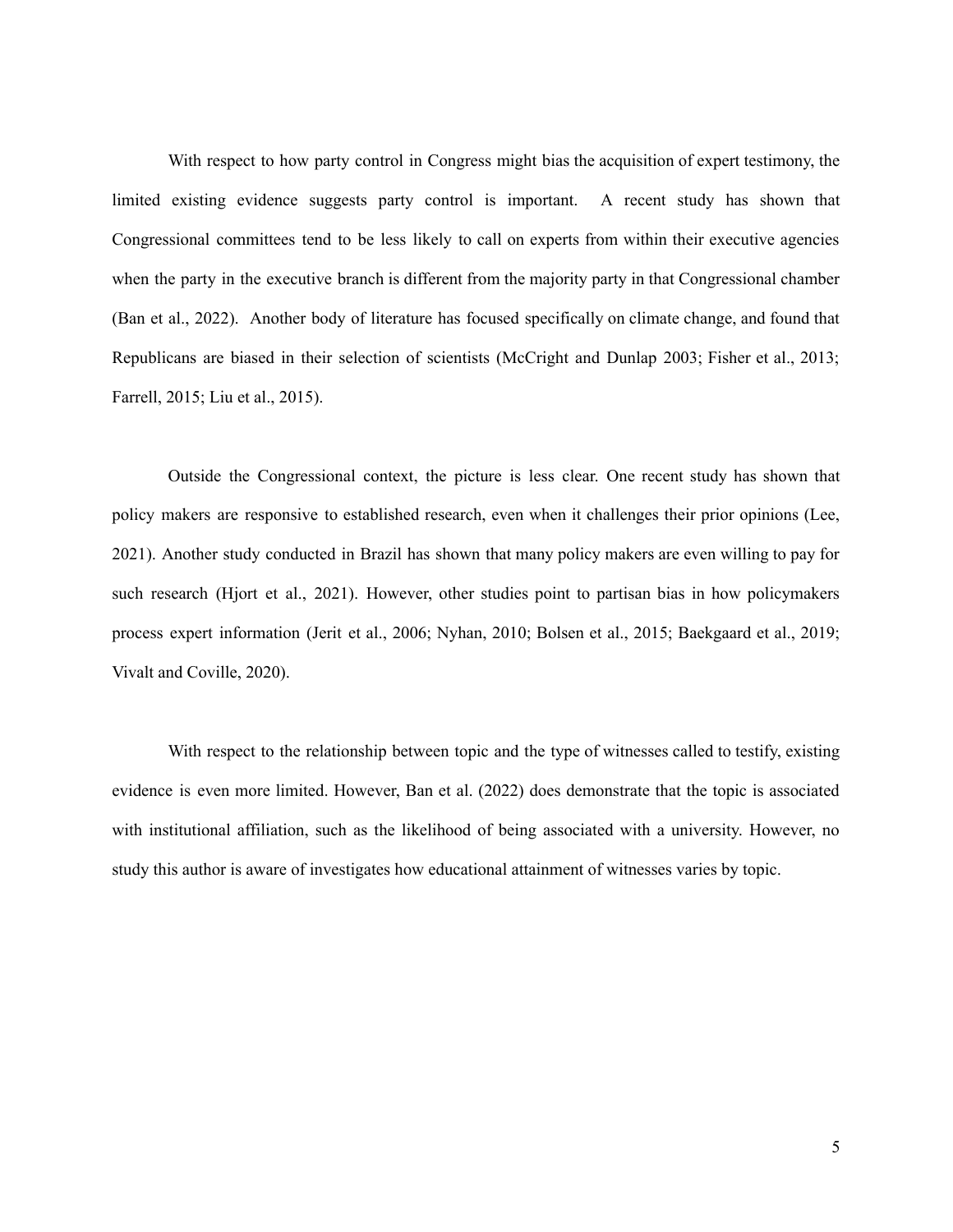## III. Research Design

#### Congressional Committee Hearing Data

In this study, we leverage digitized transcripts of Congressional committee hearings from the Government Publishing Office (GPO). In addition to the transcription of the hearing, each record contains the metadata of witnesses' names, titles, and affiliations. While it is not a complete list of every hearing, it is the official publishing site for congressional data ("Congressional Hearings"). Perhaps more importantly, it is the only database with easily accessible witness information.

While GPO contains data from the 1990's through present day, we chose to only consider hearings from 2001 to 2020. The 1990's and early 2000's showed signs of digitization – far fewer entries as well as corrupted and incomplete data. By picking 2001, any hearing used in our sample was sure to be complete. However, there were still comparatively very few to sample from. By consequence, some of the smaller committees in the sample do not have as many witnesses in the early years because there were no more to sample from. On the other hand, 2020 was the last full year of hearing data available at the time of collection and thus made a good cut off point. By using these two bounds, we were able to view 20 years of congressional witness trends.

## Stratified Sampling

Since exhaustive analysis was impossible with so many witnesses, we chose to generate a targeted random sample. Of the 42 committees represented in GPO, we chose to narrow the list to the top 32 due to a dramatic drop off in hearings held as shown in figure 1. To maximize the number of committees about which we could generate statistically valid conclusions, we employed a stratified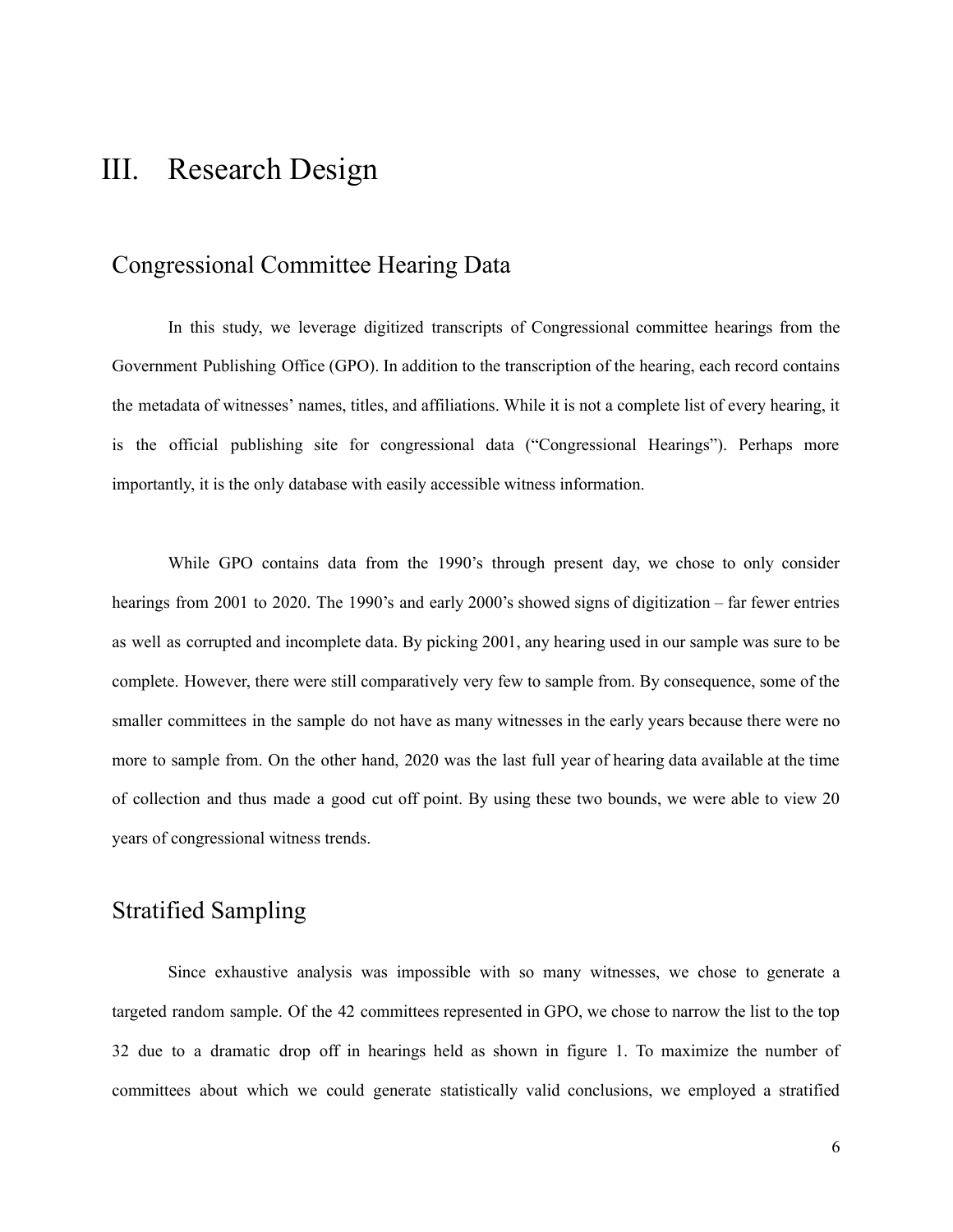random sampling technique in which we pursued an approximate balance of 75 witnesses per committee (an average of 13 hearings). This resulted in a total of 2,147 witness testimonies as shown in table 1. Because the number of hearings is not randomly distributed, this means that committees with fewer hearings were intentionally oversampled. Consequently, we generated sample weights for use in the main analyses. We examine the sensitivity of the findings to the exclusion of weights in the Appendix.



**Figure 1.** Number of non-appointment hearings held by each committee 2001-2020

|  |                  | Table 1. Summary of non-appointment hearing and witness counts between the sampling frame and |  |  |  |  |  |
|--|------------------|-----------------------------------------------------------------------------------------------|--|--|--|--|--|
|  | sample 2001-2020 |                                                                                               |  |  |  |  |  |

|                     |            | Sampling Frame (GPO) | <b>Stratified Random Sample</b> |
|---------------------|------------|----------------------|---------------------------------|
|                     | Total      | 16,152               | 427                             |
| Number of Hearings  | Democrat   | 6,618                | 168                             |
|                     | Republican | 9,479                | 240                             |
|                     | Total      | 81,200 (est)         | 2,147                           |
| Number of Witnesses | Democrat   | $36,200$ (est)       | 919                             |
|                     | Republican | $45,800$ (est)       | 1,160                           |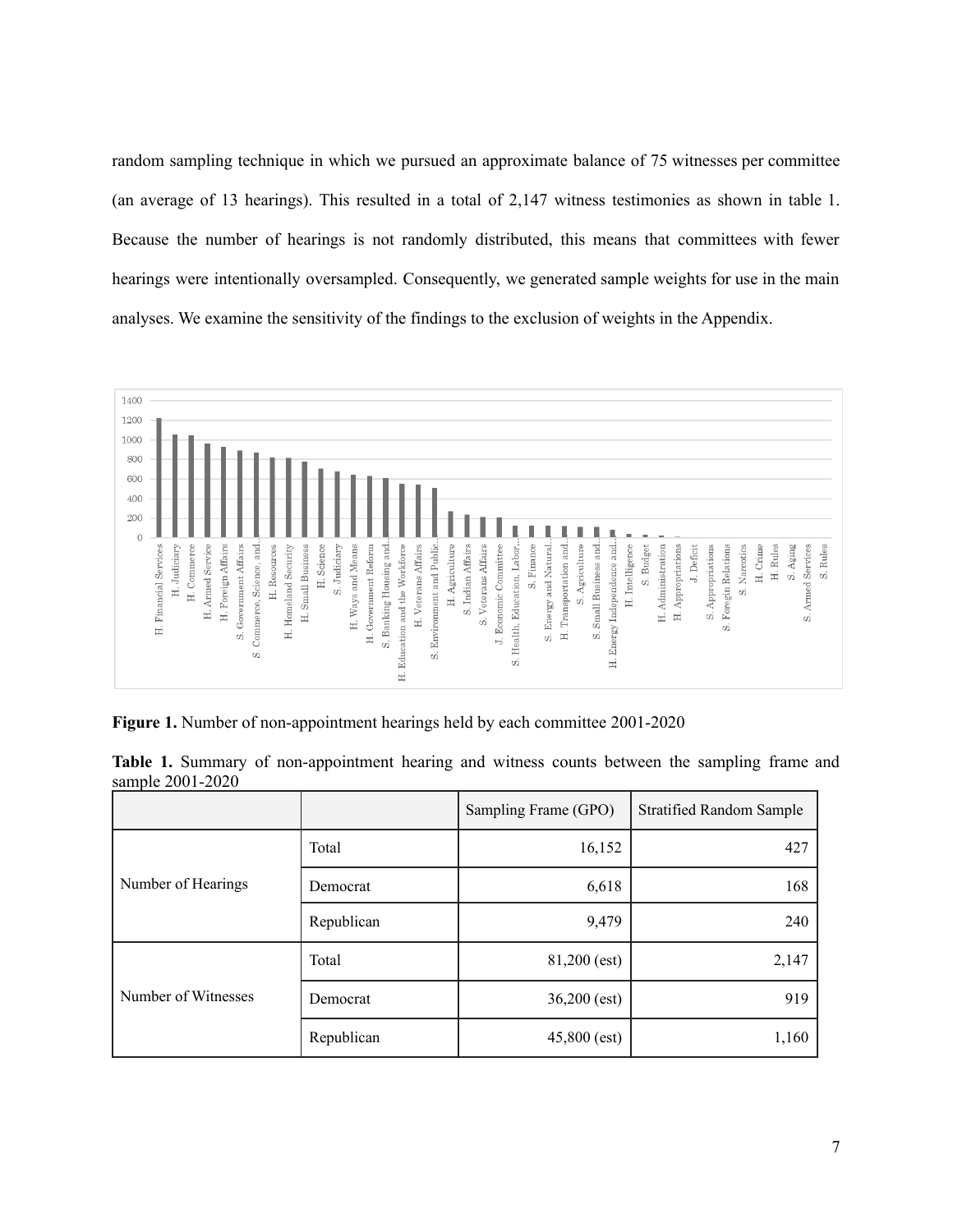## Coding of Witness Educational Backgrounds

Due to its long history as a signaling tool for expertise (Belanger and Meguid, 2008; Walgrave et al., 2009) advanced degrees not only identify academics, but are likely a significant decision factor for congressional Members. Just as important for this research though is their publishability. Since a degree is an easy shorthand for 'expert', one's educational history is commonly published alongside any biographical information about a person. This easily accessible means of finding advanced degrees is the foundation of the coding mechanism used in this research.

A total of 11 education codes were identified -- 8 successful options and 3 failure options. For the successes, a witness could be coded as PhD, JD, MD, MBA, Masters, Bachelor, High School, or Other. When the highest degree was more difficult to identify, there were three options. No Degree Found meant the coder was able to find biographical information but no educational background. No Information Found however was for witnesses who did not have any easily accessible biographical information. Lastly, Unspecified meant that a witness had some higher education, but their degree was either unclear or not listed.

Specifically for those with PhDs, a degree domain was also coded. The Higher Education Statistics Agency (HESA) subject coding scheme was used for this ("HESA Subject Codes"). Though the majority of degrees fell within just one of the 19 groups, up to two were allowed to be coded for particularly niche specialties.

A primary and secondary coder were used for manual witness coding using a shared codebook (see appendix). To maximize intercoder reliability, a calibration test was conducted and reviewed between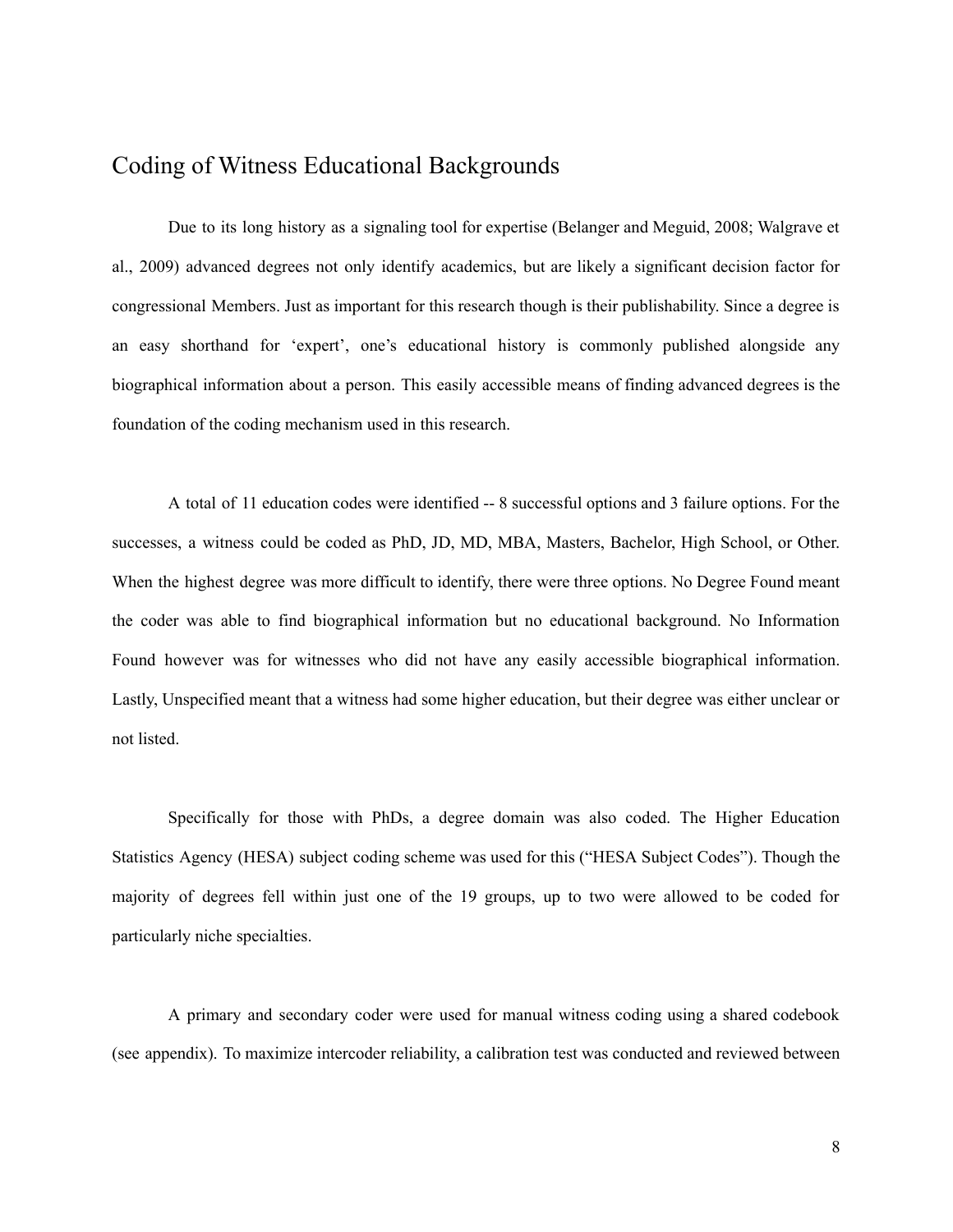coders. Furthermore, coders' time was spread throughout various sub-groups in order to minimize the number of committees worked on by a single person.

Coders were tasked with identifying witnesses' highest known degree. Unless their degree was specifically listed in the metadata, this was done by searching the internet for their name and declared affiliation from the witness text (ex. "Mr. Jeffrey Joerres Bureau of Labor Statistics"). Within the first page of results, coders would look for biographical information for that individual containing their educational background. When successful, coders would mark the witness' highest degree (and topic domain for PhDs). If unable to find this information, the entry would be given one of the failure codes. Below is an example decision tree of the coders'system.



**Figure 2.** Example of the decision system used by manual coders to determine congressional witnesses' highest academic degree using internet search results.

Once all the witnesses were coded, two checks were performed. First, a random number of degree sources were verified for each committee. The noted article was re-read to confirm that the coded degree matched with the website's content. This was done by a different person from the original pass as much as possible.

Second, the 'failure' witnesses were re-coded up through the second page of results. This included the No Degree Found, No Information Found, and Unspecified options. While good for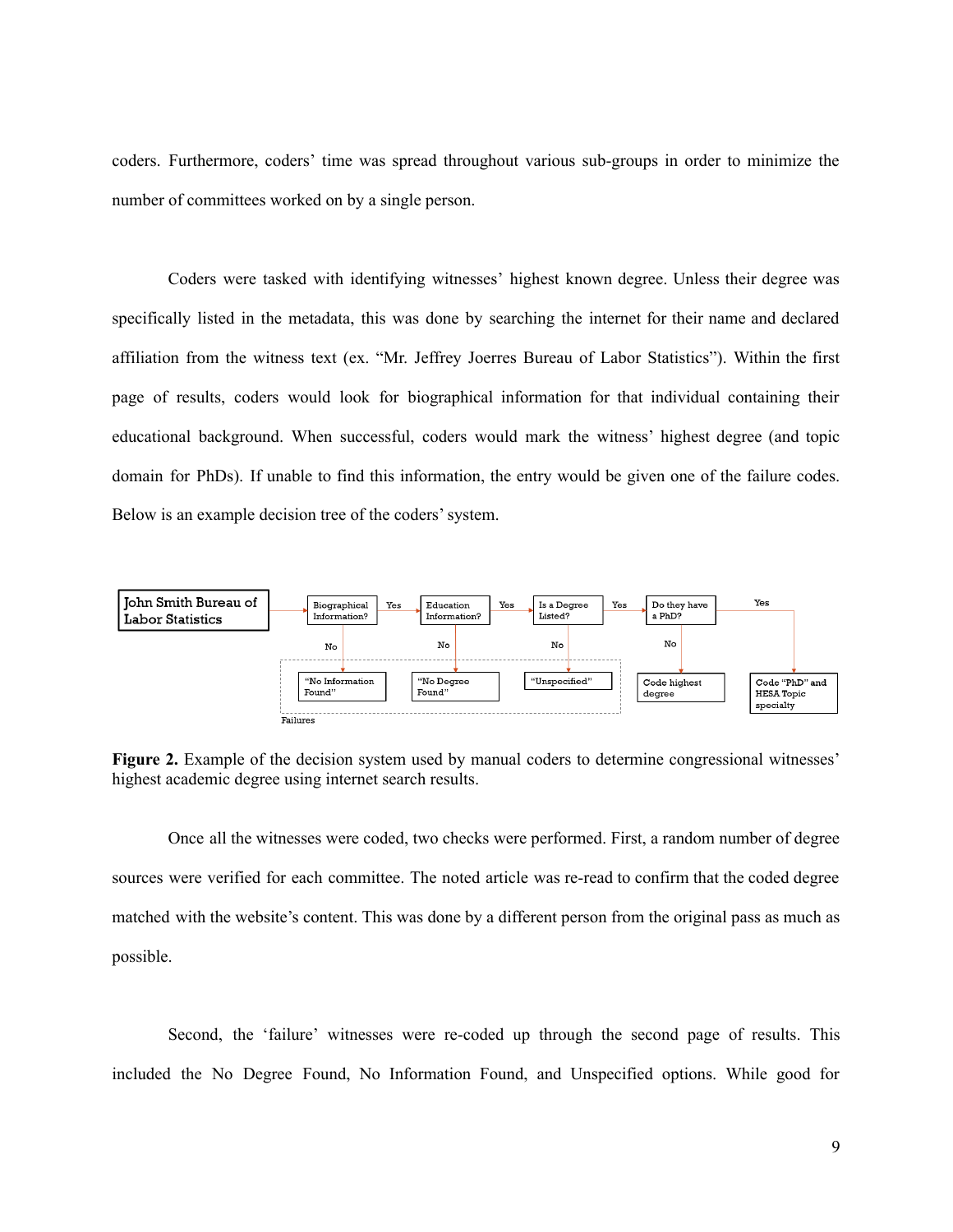potentially more data points, this doubled as a way to confirm results and investigate the impact of any corrections. As expected, these updates did not significantly affect the final results.

|                      | Witnesses |
|----------------------|-----------|
| Total                | 2147      |
| <b>Successes</b>     | 1645      |
| Unspecified          | 101       |
| No Degree Found      | 159       |
| No Information Found | 242       |

**Table 2.** Number of witnesses in the sample by degree coding category

#### Independent Variables/Controls

A variety of independent variables were considered to help explain variations in witness expertise. Perhaps the first to come to mind for most is party control. This variable was determined by mapping a given hearing's year and chamber to historical legislative election results. Similarly, chamber was also considered in case of varying priorities between the House and Senate.

The other major grouping of independent variables surrounds topic domains. Specialized committees such as House Sciences are probably more likely to call PhDs. However, since committees have their own internal politics and do not always map to a single domain, topic was also used as an independent variable. This was done by matching the sample hearings to the Comparative Agendas Project's database of topic-coded hearings. CAP was specifically chosen due to their internationally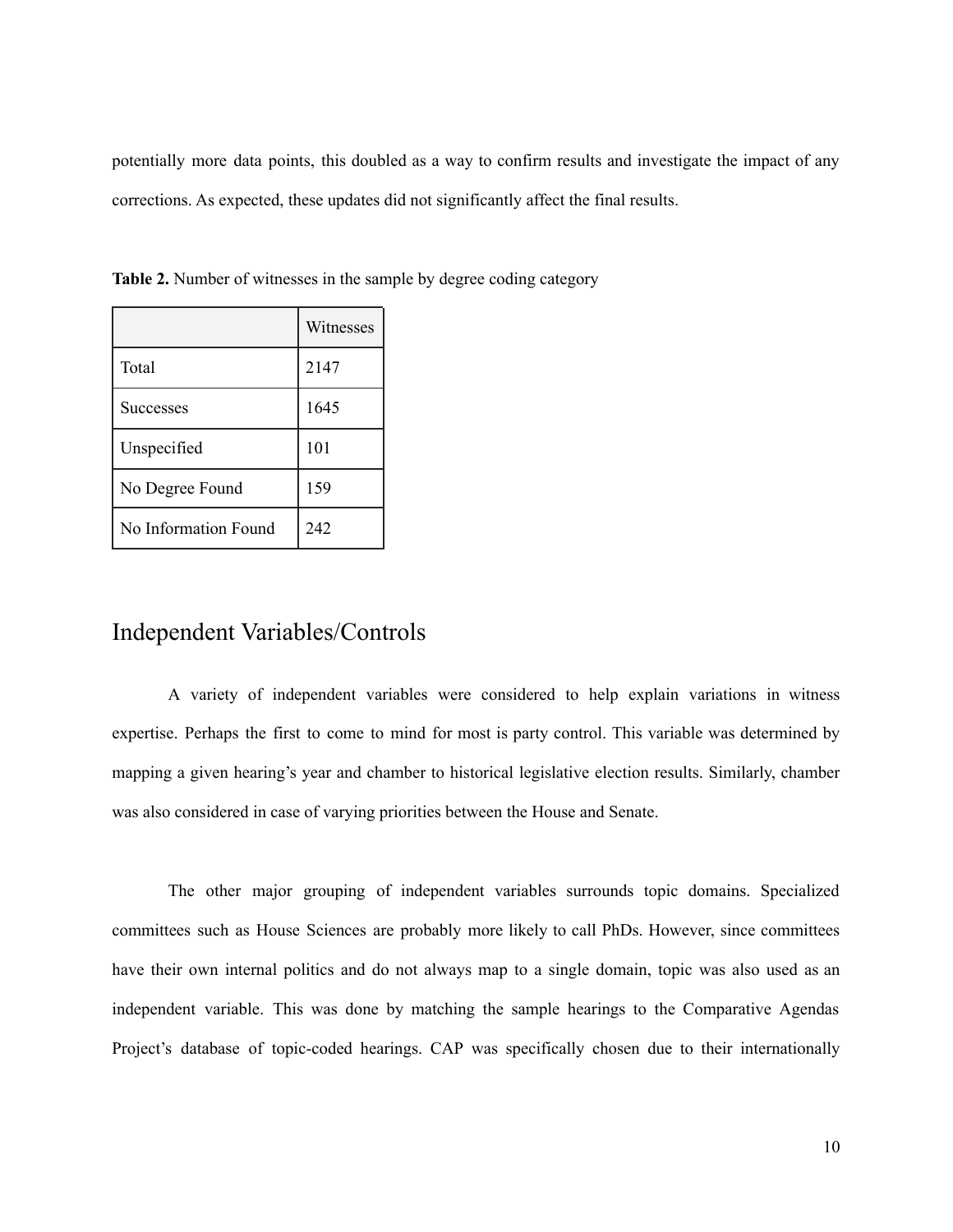recognized topic-coding system ("About CAP"). Crosswalking these allows us to isolate any potential differences between witness choices determined by topic versus committee politics.

## Analytical Framework

To benchmark the extent to which academically-trained professionals present evidence in Congress, we first graphically compare the percentage of witnesses with an advanced degree with the percentage of Americans with an advanced degree, distinguishing by different types of degrees (Figure 3). Next, we assess the representation of academic disciplines represented in Congress through witness testimony, by comparing the distribution of PhDs among witnesses to the distribution of PhDs among the American public. Third, we examine the extent to which the prevalence of advanced degrees varies by party control (Figure 4) and topic (Figure 5). All analyses use sample weights, but sensitivity to exclusion of weights is provided in the Appendix (Table A1). In the Appendix, we further examine variation in advanced degree prevalence by chamber and time, as well as formally test the main results through the use of linear regression.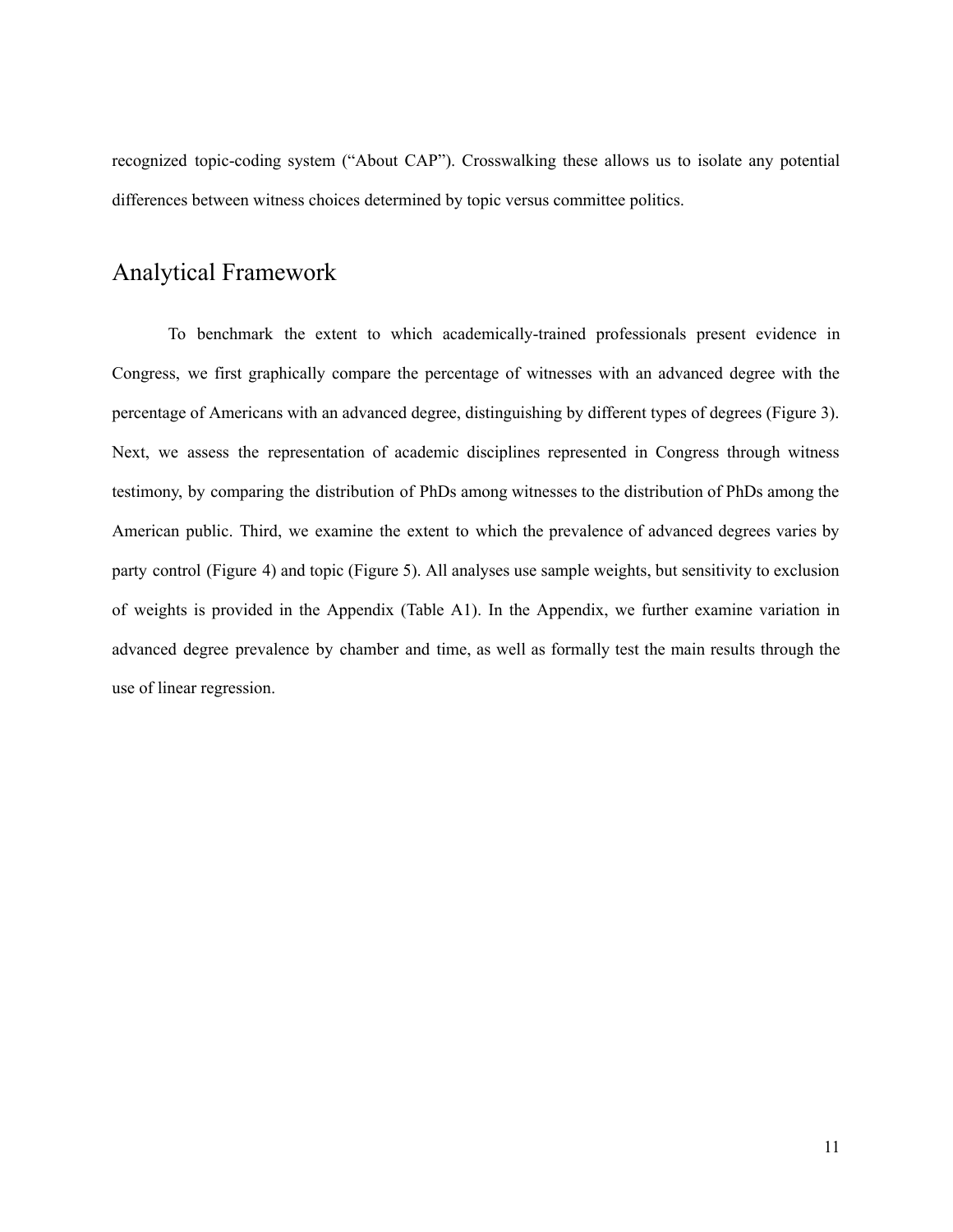# IV. Results

## $\blacksquare$  Congressional Witnesses (2001-2020) American Public (2020) 100% 90% 80% 70% 60% 50% 40%  $30%$ 20% 10%  $0\%$ Advanced Masters Professional Doctoral

## Benchmarking Witness Background to the American Public

**Figure 3. Educational Attainment of Congressional Witnesses vs. American Public.** The relative prevalence of post-collegiate degrees between congressional witnesses and the American public. Sampled witnesses were re-weighted based on GPO committee ratios.

As shown in figure 3, Congress clearly favors calling witnesses that hold high level academic degrees. According to the 2020 US census, only 10% of Americans hold a masters degree, 2% have a doctorate, and 1% have professional degrees ("Educational Attainment"). However, witnesses called to Congress are at least twice as likely to have one of these degrees be their highest. Interestingly, this is the most pronounced with professional degrees. Despite being the least popular type within the population, they are the most favored by Congress. This is primarily dominated by JDs as their legal backgrounds are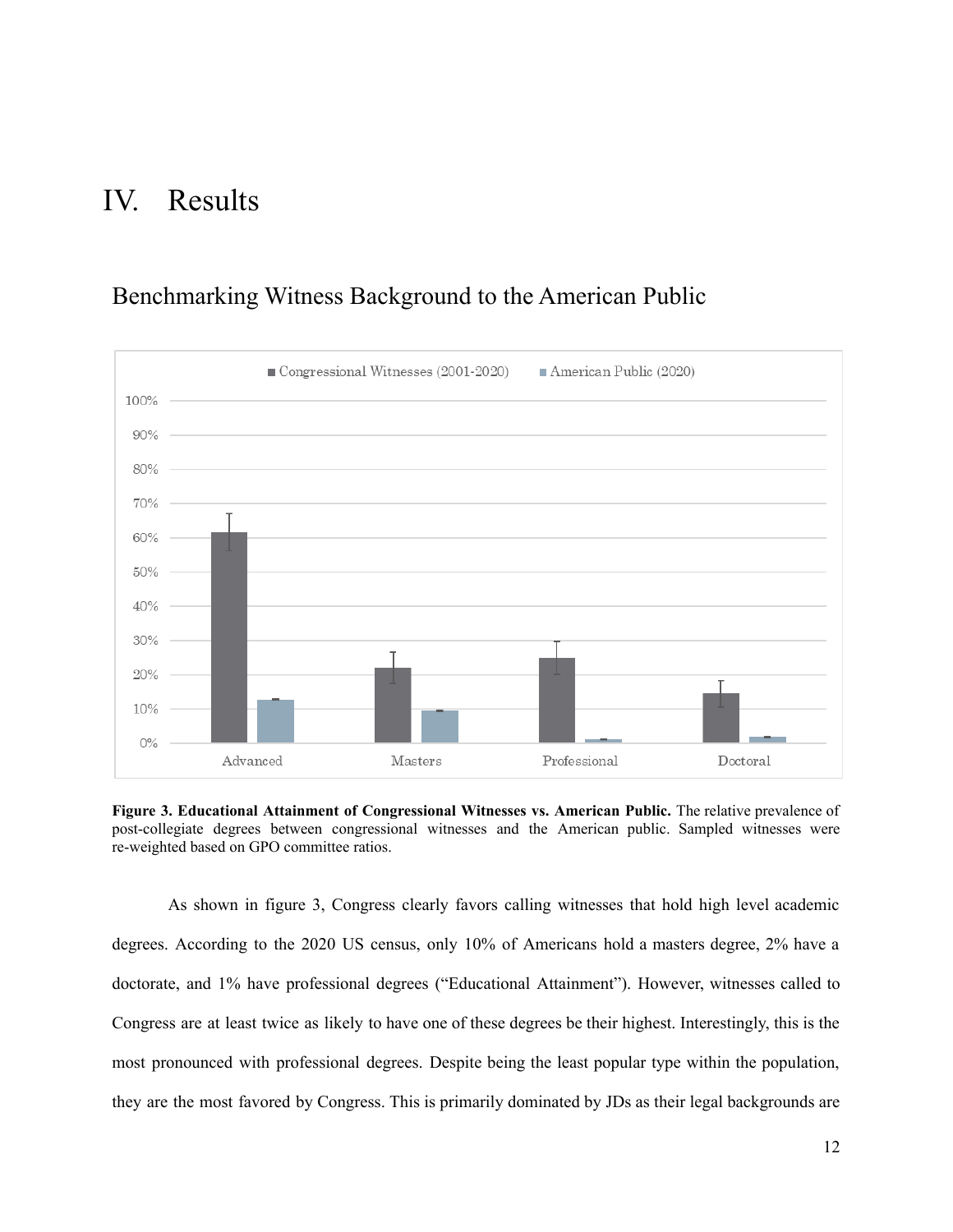both useful and widely applicable throughout congressional domains. While MDs do lag behind in comparison, they are still overrepresented at 5% of all witnesses. Like a Judis Doctorate, medical professionals have very useful expertise - just not as broadly. In short, these large differences not only show that Congress is using degrees as a signaling tool for their expert choices, but that the 13% of people with advanced degrees are 4 times as likely to be a congressional witness than the 'average' person.

However, it should be noted that that average person still gets called to testify. Those who only have a bachelor's degree or no college education at all were still in the sample -- just significantly less likely. This is perhaps attributable to that signaling mechanism. Without a degree to reference to, it is more difficult to establish oneself as an expert in their field. It was a noticeable trend while coding that witnesses in lower barriers to entry jobs -- such as farmers or career bureaucrats -- were more prone to non-advanced degrees or not publishing their education in the first place. These are fields that do not filter for academics and thus use alternate mechanisms for signaling expertise ("Education by Occupation"). Yet as that is the expectation rather than the norm, academics are still heavily preferred amongst witness candidates.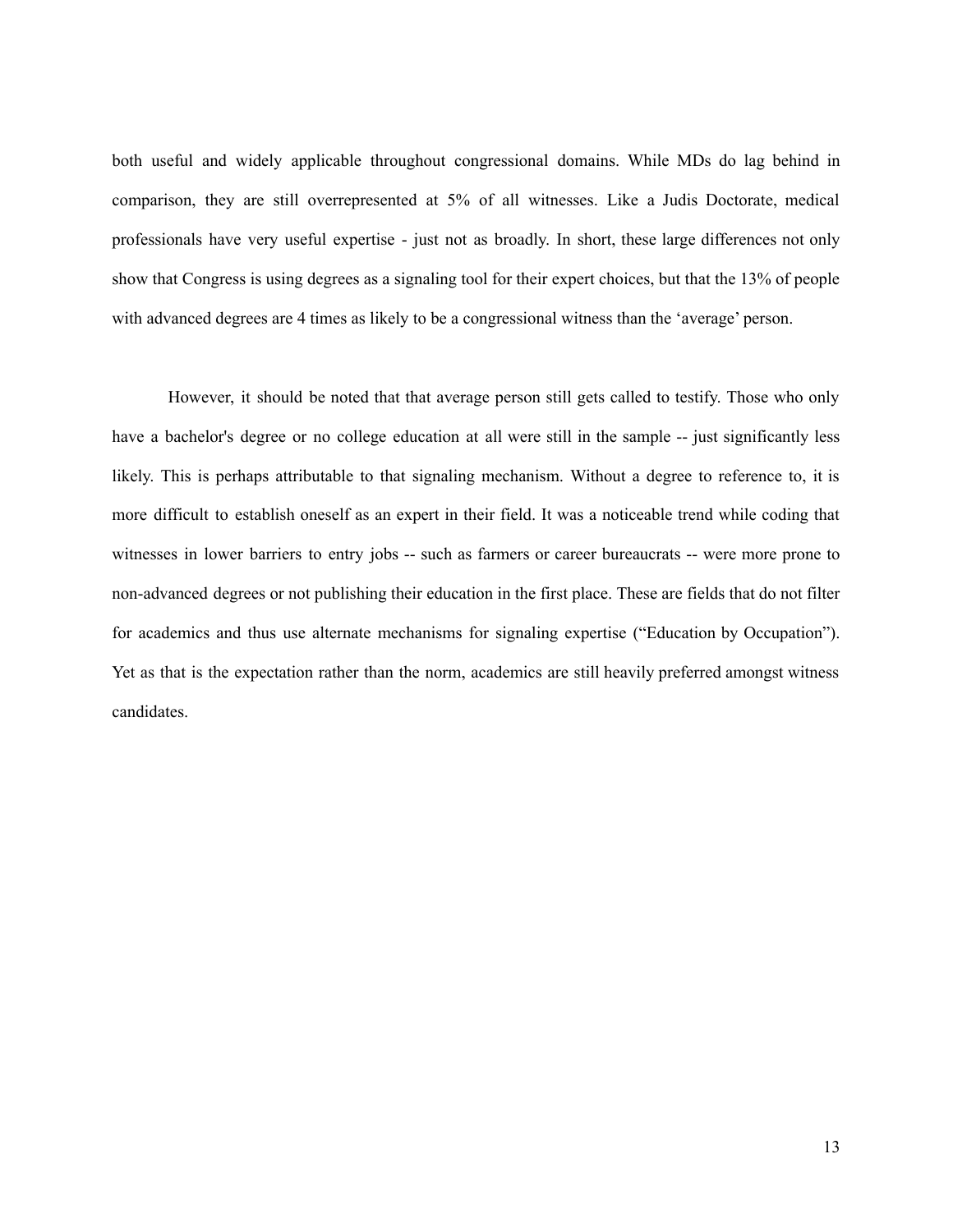|                            | Percentage of<br>Americans with PhDs | Percent of Witnesses<br>with PhD (unweighted) | Percent of Witnesses<br>with PhD (weighted) |
|----------------------------|--------------------------------------|-----------------------------------------------|---------------------------------------------|
| All PhDs                   | 1.9%                                 | 15.7%                                         | 14.6%                                       |
| Social Science             | 0.3%                                 | 7.2%                                          | 9.1%                                        |
| Science and<br>Engineering | 0.8%                                 | 4.0%                                          | 2.1%                                        |
| Law                        | $0.0\%$                              | 0.1%                                          | $0.0\%$                                     |
| Humanities                 | $0.2\%$                              | 1.1%                                          | 0.8%                                        |
| Health                     | 0.3%                                 | 1.2%                                          | 0.6%                                        |
| Education                  | 0.3%                                 | 1.1%                                          | 0.9%                                        |
| <b>Business</b>            | 0.1%                                 | 0.5%                                          | 0.6%                                        |
| Other                      | $0.0\%$                              | 0.6%                                          | 0.2%                                        |
| Total N                    | 70,230                               |                                               | 339                                         |

**Table 3.** Relative likelihood of an advanced degree between the American public (2020) and congressional hearing witnesses (2001-2020)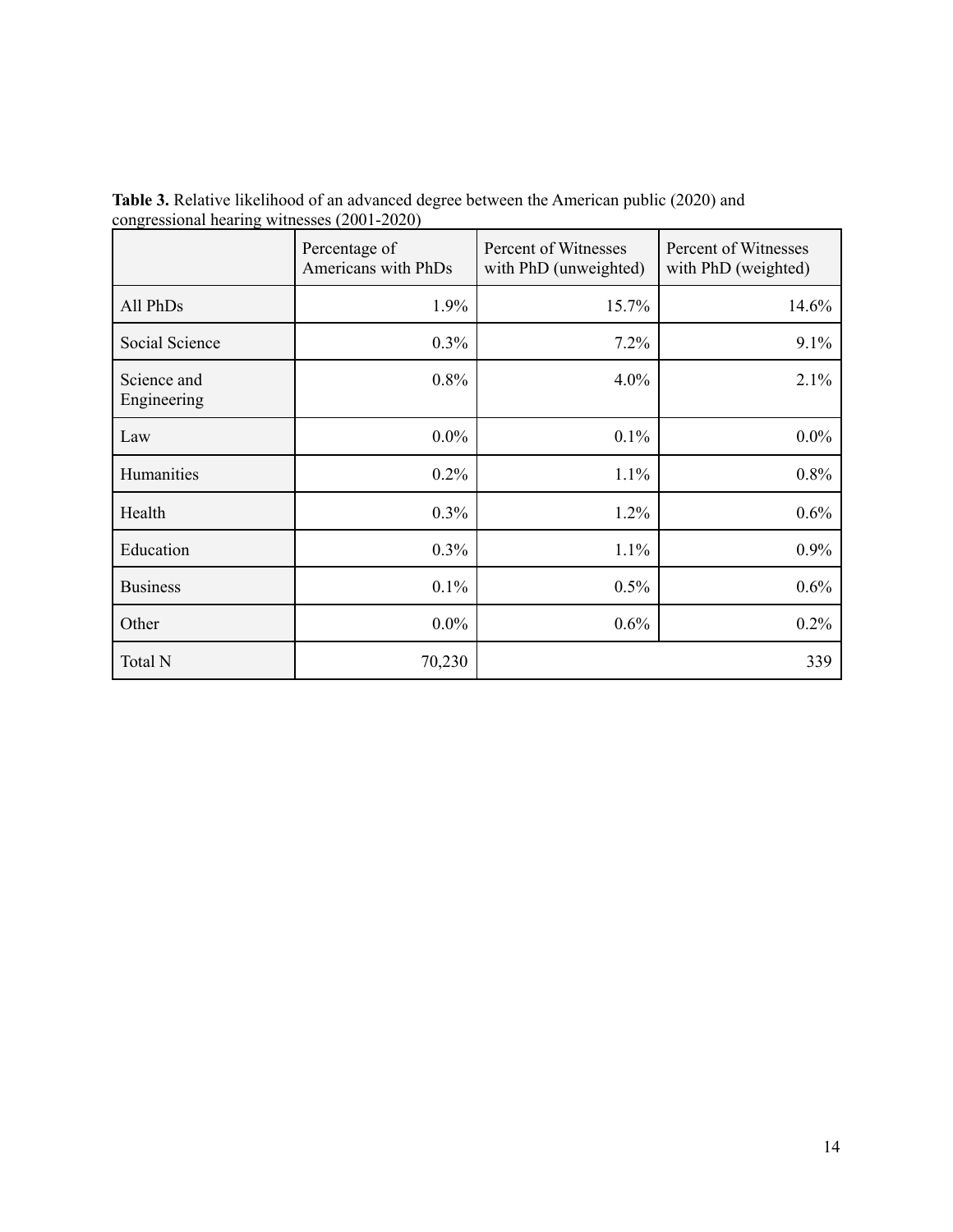

## Comparing Witness Background by Majority Party Control

**Figure 4. Educational Attainment of Congressional Witnesses by Party Control.** The relative prevalence of post-collegiate degrees between congressional witnesses called by democrats versus republicans. Sampled witnesses were re-weighted based on GPO committee ratios.

While the overall prevalence of high level degrees in congressional witnesses is strong, it is important to investigate the potential influence of party control. As discussed above, the growing asymmetrical anti-intellectual mentality of the American public and congressional membership (Barker et al., 2022; Mooney, 2007) has the potential to skew witness breakdowns.

Thus, if the reputation of Republicans hating science applied in this instance, one would expect to see significant differences between parties regarding the likelihood of advanced degrees being called - particularly with STEM PhDs. However, figure 4 does not support that story. Republicans are just as likely to call any advanced degree as democrats over the last 20 years. In fact, many of the common ways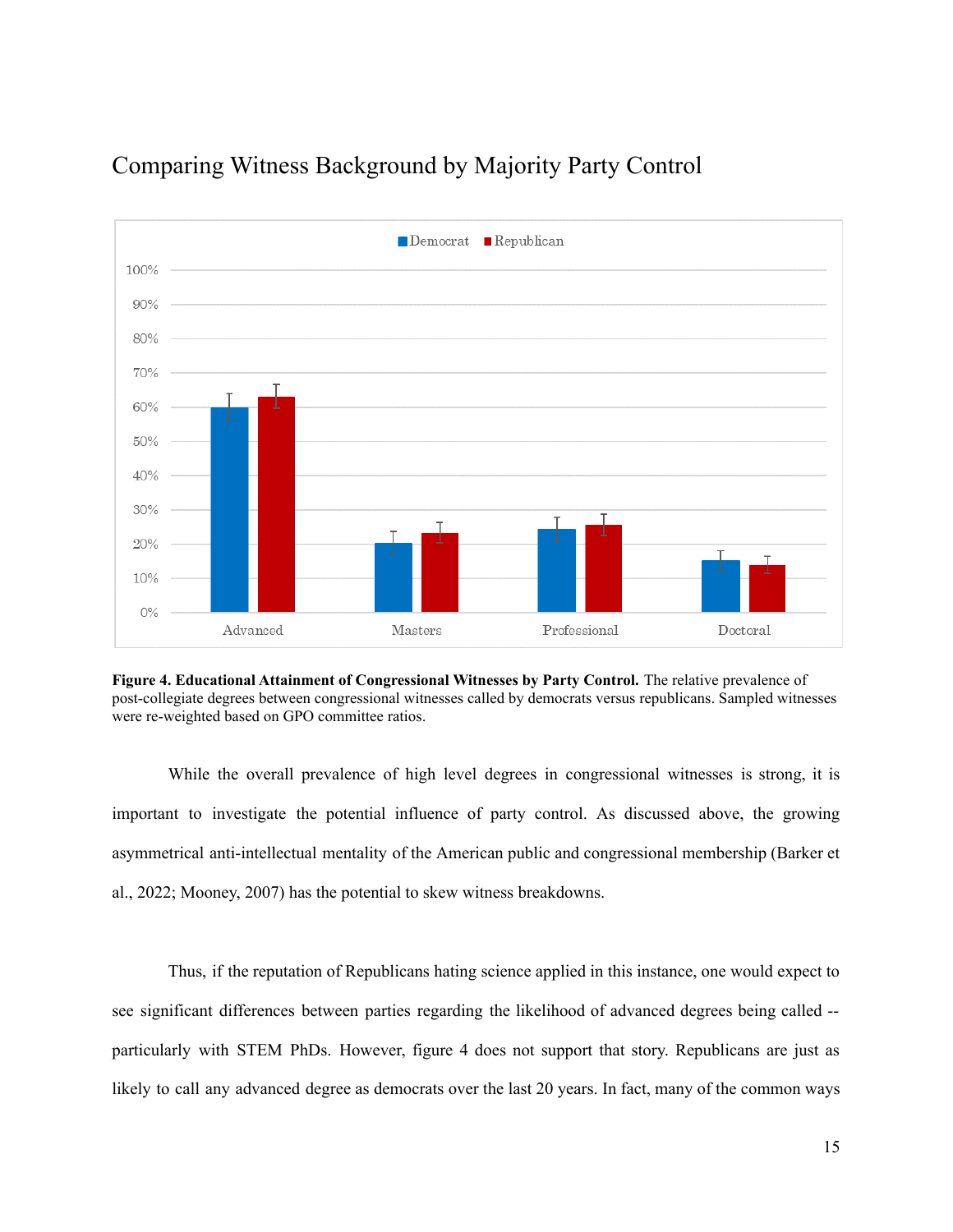one might expect this generalized view to be hiding partisan choices only continue to reinforce figure 2. For example, there might be differences between the House and Senate. But while there is some evidence that the House calls for slightly more advanced degrees overall, it makes little to no difference on degree choices between parties. This is not unexpected as the political spectrum makeup of the chambers are historically similar (DeSilver, 2022).

Even when parsing for results between the two most recent decades (2001-2010 and 2011-2020) for potential impacts as a result of recent political polarization (Dimock and Wike, 2021) those same trends persist (see appendix for decade and chamber figures). This is arguably the most surprising result in this research. Case studies of partisan witnesses have been well researched and documented (McCright and Dunlap, 2003; Murphy, 2001) Yet we show that those trends are not visible when looking specifically at witnesses' educational backgrounds. Assuming both are true, this implies a more nuanced and complicated relationship between partisanship and witness choices.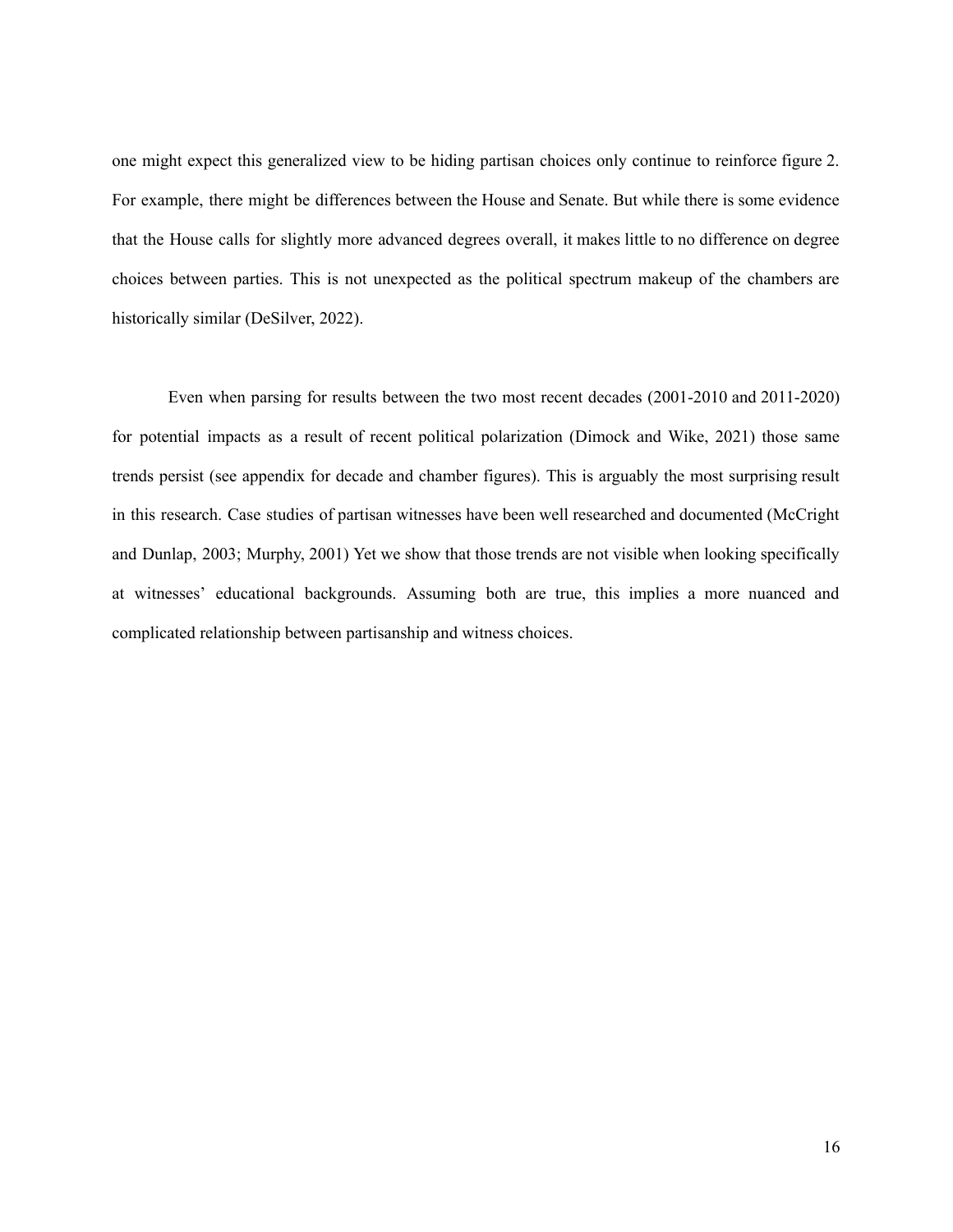

## Witness Educational Backgrounds by Topic

**Figure 5. Educational Attainment of Congressional Witnesses by Topic.** The likelihood of a witness having an advanced degree depending on the topic of a hearing. Sampled witnesses were re-weighted based on GPO committee ratios.

Lastly, we wanted to test the theory that topic might be a driving force in witness degree variations. Rather than strategic partisan choices, Members might merely be looking for the best experts on a given topic. Given that different fields mandate different educational backgrounds amongst their participants, witnesses would then naturally vary with hearing topics.

This test was done by using the CAP crosswalked hearing database and topic codebook. Once every hearing was connected to a standard code, the average likelihood of a witness having an advanced degree based on the topic of the hearing they are called for was plotted in figure 5. Once sorted in order of likelihood, there is a noticeable difference between topics. AD prevalence varies from 20-80% with civil rights being the most likely and agriculture notably the least. Agriculture being the outlier actually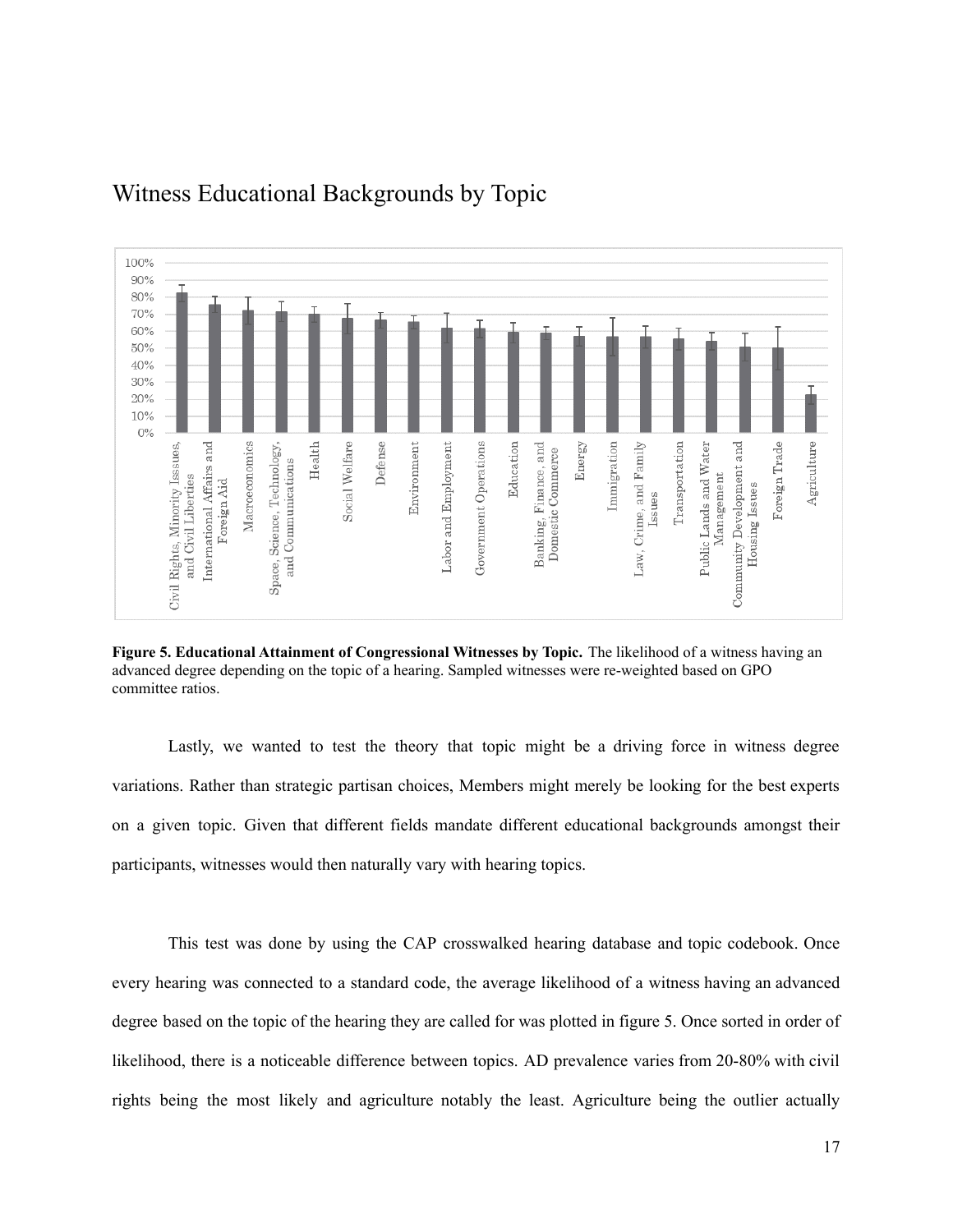strongly corresponds with the population as advanced level degrees in the field are practically non-existent ("Degrees - 2017"). Yet even temporarily ignoring this point still results in a 30% range of post-collegiate degree likelihoods.

Within that range, it is clear that Congress calls advanced degrees for far more than just STEM topics. Space and Science, Health, Environment, Energy, and Transportation are all in the middle of the pack. Instead, the social sciences have the most ADs with Macroeconomics in third place. These variations show that Congress slightly adapts its witness calls depending on the topic at hand, but will nonetheless always value advanced degrees. With the exception of agriculture, at least half of congressional witnesses regardless of topic are educated experts.

That trend continues to hold true even when controlling for partisanship. Though there are some notable exceptions -- such as democrats heavily favoring ADs in Law, Crime and Family Issues and republicans for Government Operations -- there are generally insignificant differences. Accounting for partisan issue ownership in calling for certain hearing topics in the first place again showed no trend (see appendix). In short, while there is slightly more topic influence than partisanship, neither have significant impacts on the stability of experts called to Congress.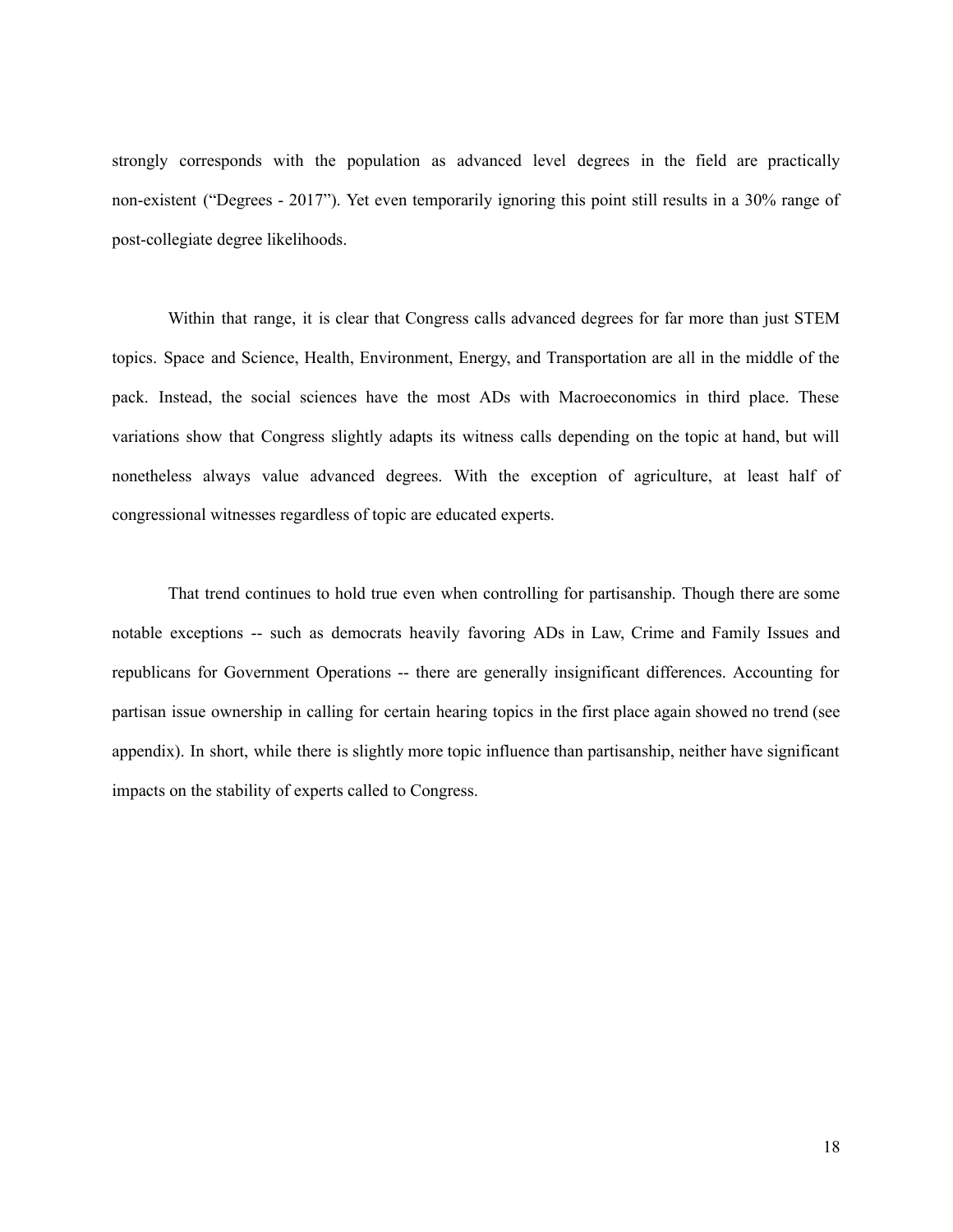## V. Discussion

#### Expertise is Normalized

While our results show some variation within topic, it is likely not to the level that most people would expect. As the same is true when looking across parties, we can say there is some normalizing factor at play that is resulting in a fairly standardized breakdown of advanced degrees within witnesses. There are many possible reasons for this that may or may not be working together. Members may simply be choosing from a list of possible experts that already highly favors academic credentials. Or perhaps Members are favoring their own backgrounds as about 70% hold an advanced degree themselves (CRS, 2022). Degrees could also be a mental shortcut for Congress to filter who the 'true' experts are.

These are only a few ideas of the mechanics behind congressional witness choices - it is in no way exhaustive. As this is a field that is still being investigated today, we do not have any concrete answers. However, this research continues to show that congressional witnesses are a complex system and dynamic that we do not entirely understand yet.

### Academic Expertise

If there is one result this research can conclusively say, it is that people with advanced degrees have significant influence in congressional hearings. This is not only true in general, but actually quite uncommon to see an exception to. Whether broken up by party, chamber, decade, or topic, Congress has established an unofficial rule of AD majority for itself.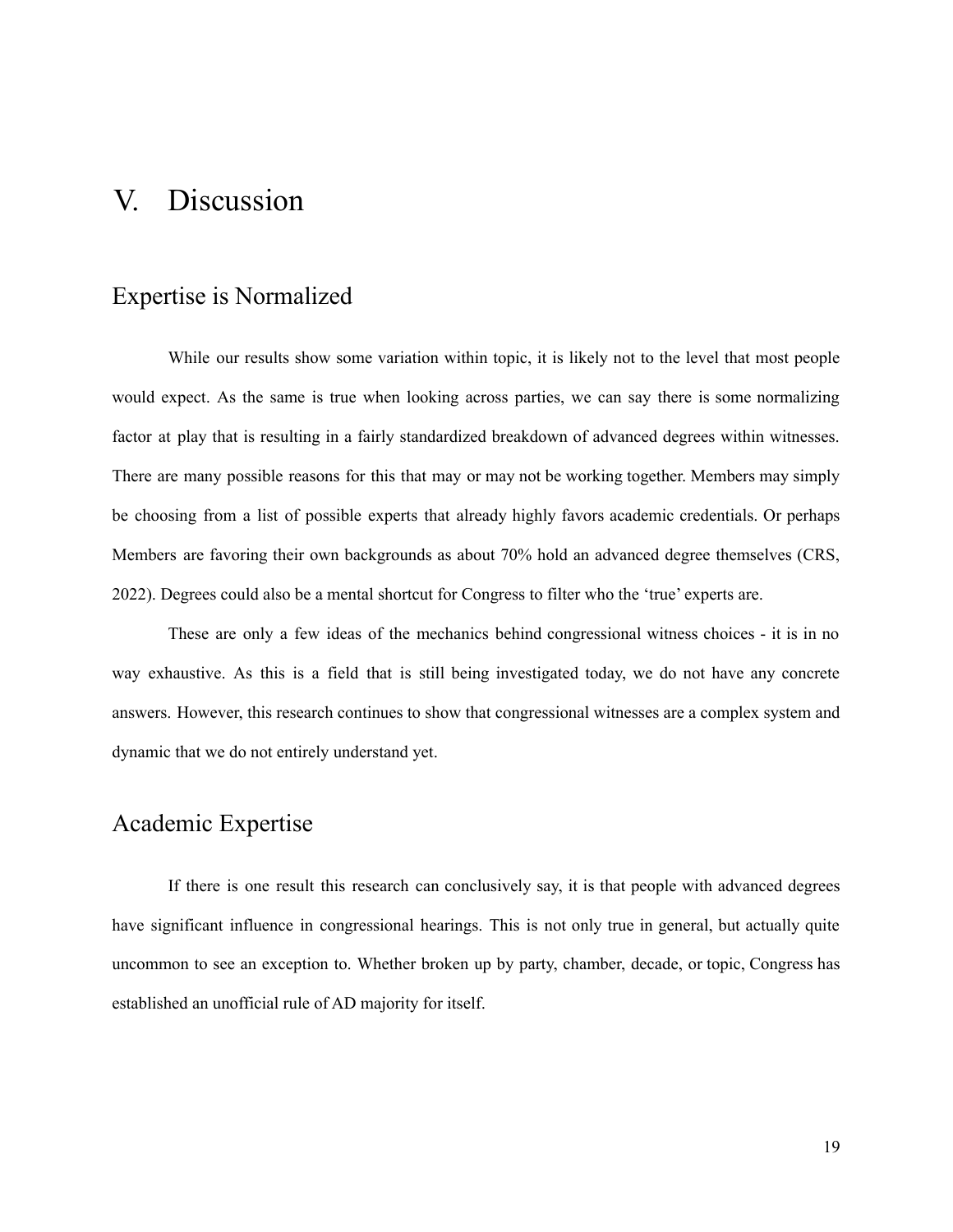More so, academic expertise is not limited to specific fields or degree types. While JDs might be more popular than an MBA, the full spectrum of advanced degrees not only have representation within witness calls, but are in fact specifically targeted in comparison to the overall population. A similar story holds true when examining PhDs. Those with a social science or humanities speciality are called almost twice as often as a STEM doctorate. This makes sense due to the generally more social science nature of legislative issues. However, both are still overrepresented in comparison to the general population. Along that same trend, while some SSH topics do have the most ADs overall, the STEM topics are in no way wanting for post-collegiates. In short, Congress prioritizes the presence of all types of advanced degrees from varied disciplines.

#### Expertise is not as politicized as you think

It is easy to get caught up in stories of polarization and anti-intellectualism and miss the forest for the trees. While these are true factors to consider, Congress will always have a job to do. Experts are a trusted resource for Members to gain the information they need for effective policymaking (Oleszek, 1989; Leyden 1995; Deering and Smith, 1997, McGrath 2013). Academic experts fulfill this role even more so due to their perceived ability to give objective opinions (Johnson, 2019). When understood in this context, it is no surprise that hearings rarely ever violate the unspoken rule of the AD majority.

Within these bounds, polarization has little wiggle room. Broadly speaking, democrats and republicans call advanced degrees at the same rate. This includes publicly polarized subjects such as Environment, Energy, and Civil Rights ("Sharp Divides"). Even the rapid changes over the last two decades do not appear to have made a difference regarding expert credentials. Our sample is not broad enough to say that there have been no time-based changes to the witness landscape, but our 20-year timeframe does suggest a level of stability throughout the last few decades.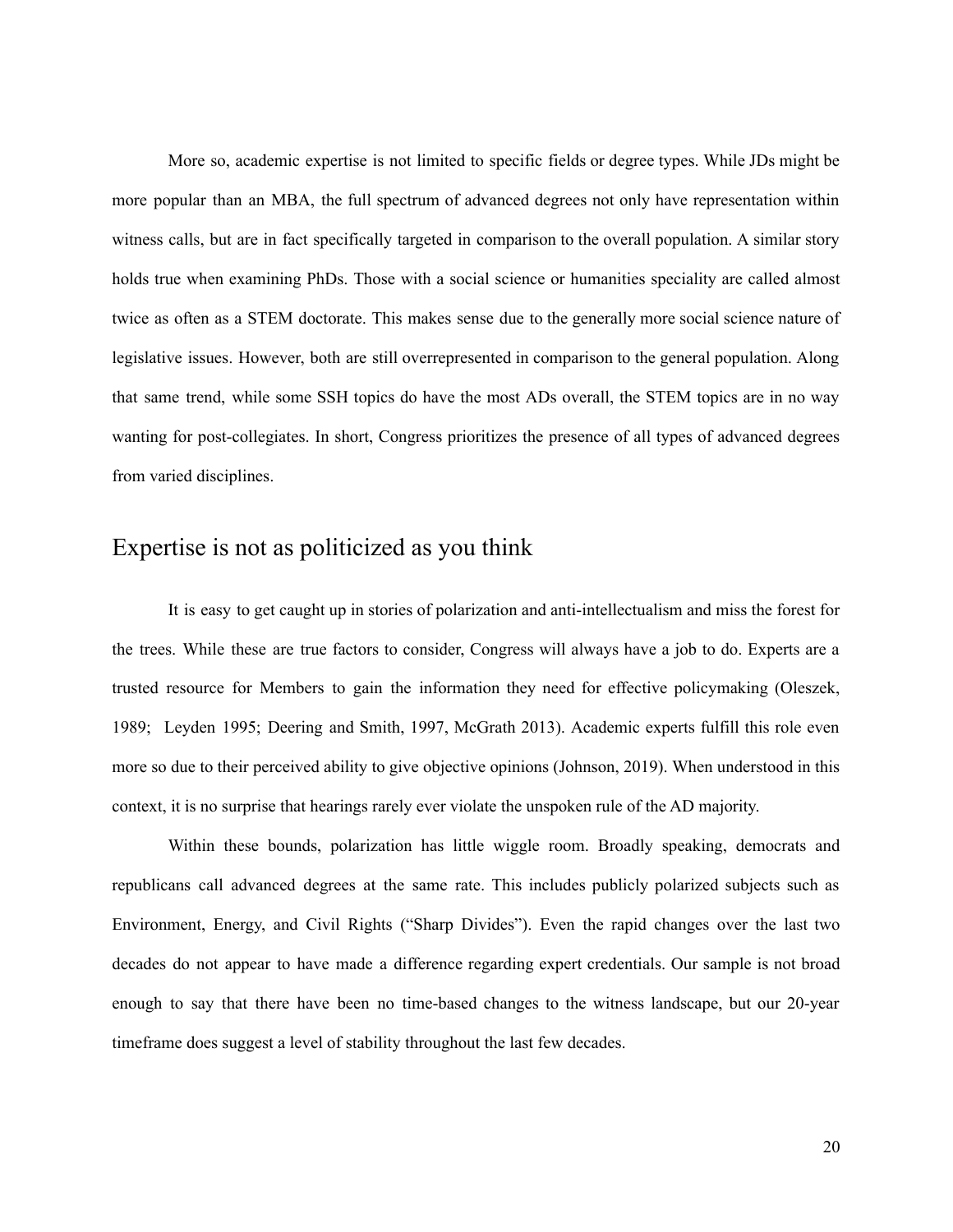It should be noted though that these results do not mean that party is irrelevant - merely that its impacts are more subtle. Partisan witness choices have been well documented ranging from favoring climate experts that go against scientific consensus (Lee, 2021; McCright and Dunlap, 2003), to corporate-funded doctors during the nicotine hearings (Murphy, 2001). That does not even begin to touch on the nuances of each witness' arguments or their dynamics with the committee itself (Perna et al., 2018). In short - the choice of congressional witnesses is a complex system. While it is comforting to know that congress continues to rely on experts, there is still a lot more to this dynamic that we have yet to understand.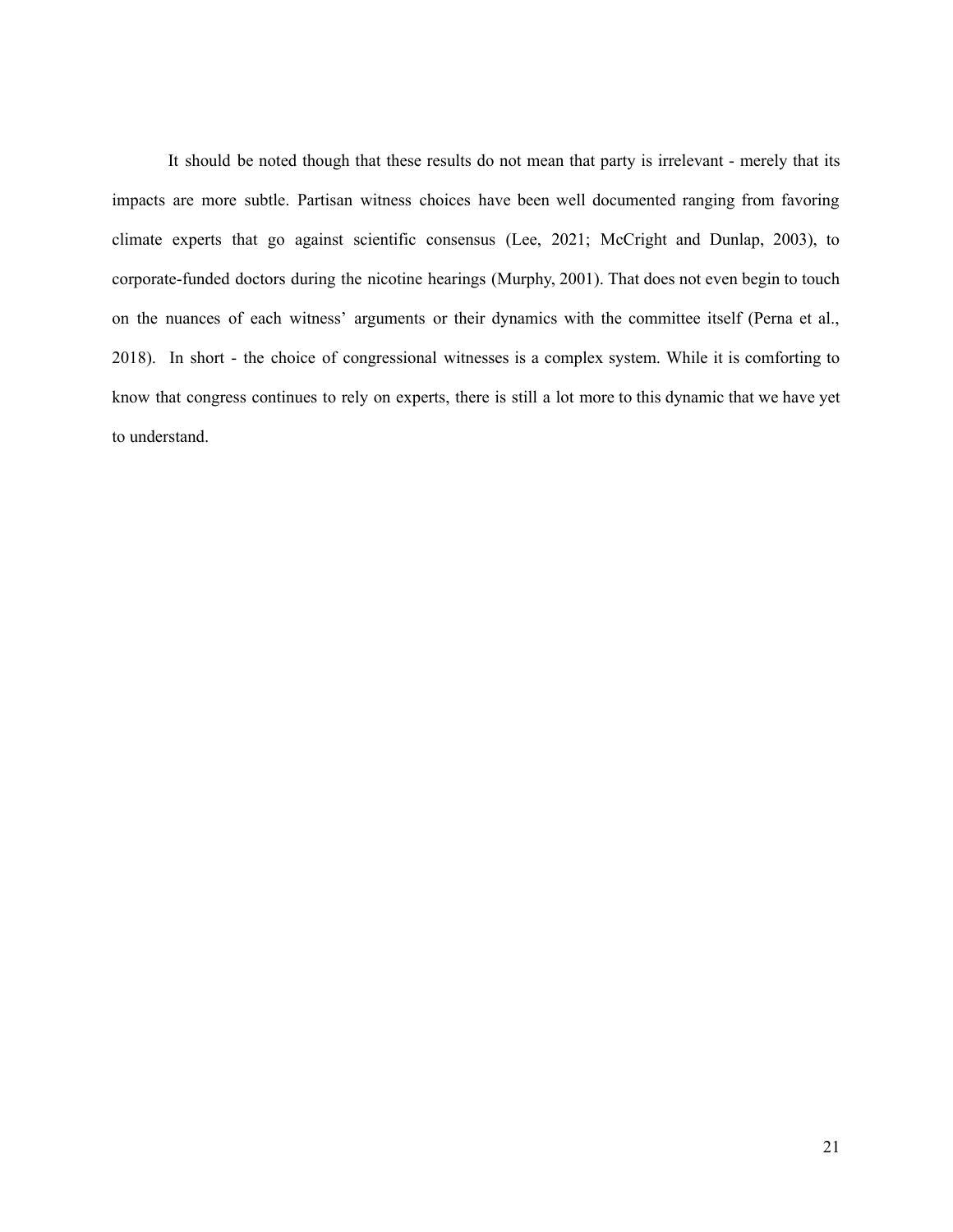# VI. Policy Impacts and Further Research

## Polarization

While this research has concluded that political polarization has not had a significant influence on witnesses' educational credentials, that does not mean that partisanship is irrelevant. Our results merely indicate that witnesses are just as technically qualified between parties and across the 21st century. However, a lot more goes into witness testimony than academic credentials. To begin with, there have been several case studies on credentialed contrarian witnesses during the Kyoto and nicotine hearings (McCright and Dunlap, 2003; Murphy, 2001). These were instances of congressional members intentionally picking more experts with conflicts of interest or notably disagreed with scientific consensus. However, no research has been done today that investigates this phenomenon on a large scale. Are these special cases or a new normal? Given Congress' prolific reliance on post-collegiate witnesses, any potential trends toward biased experts could have significant influence on future legislation.

Furthermore, we do not account for a witness' dynamic with the committee itself. While we hypothesize that Members are using degrees to pick witnesses, there is reason to believe that Members do not treat all witnesses the same -- particularly when it comes to party alignment (Barker et al., 2022; Mooney, 2007; Devins, 2004; Sams, 2017). What does this mean in terms of post-collegiates? Do cross party witnesses with ADs have any ability to overcome partisanship? And finally, what role do those unknown 'normalizing factors' play with all of this?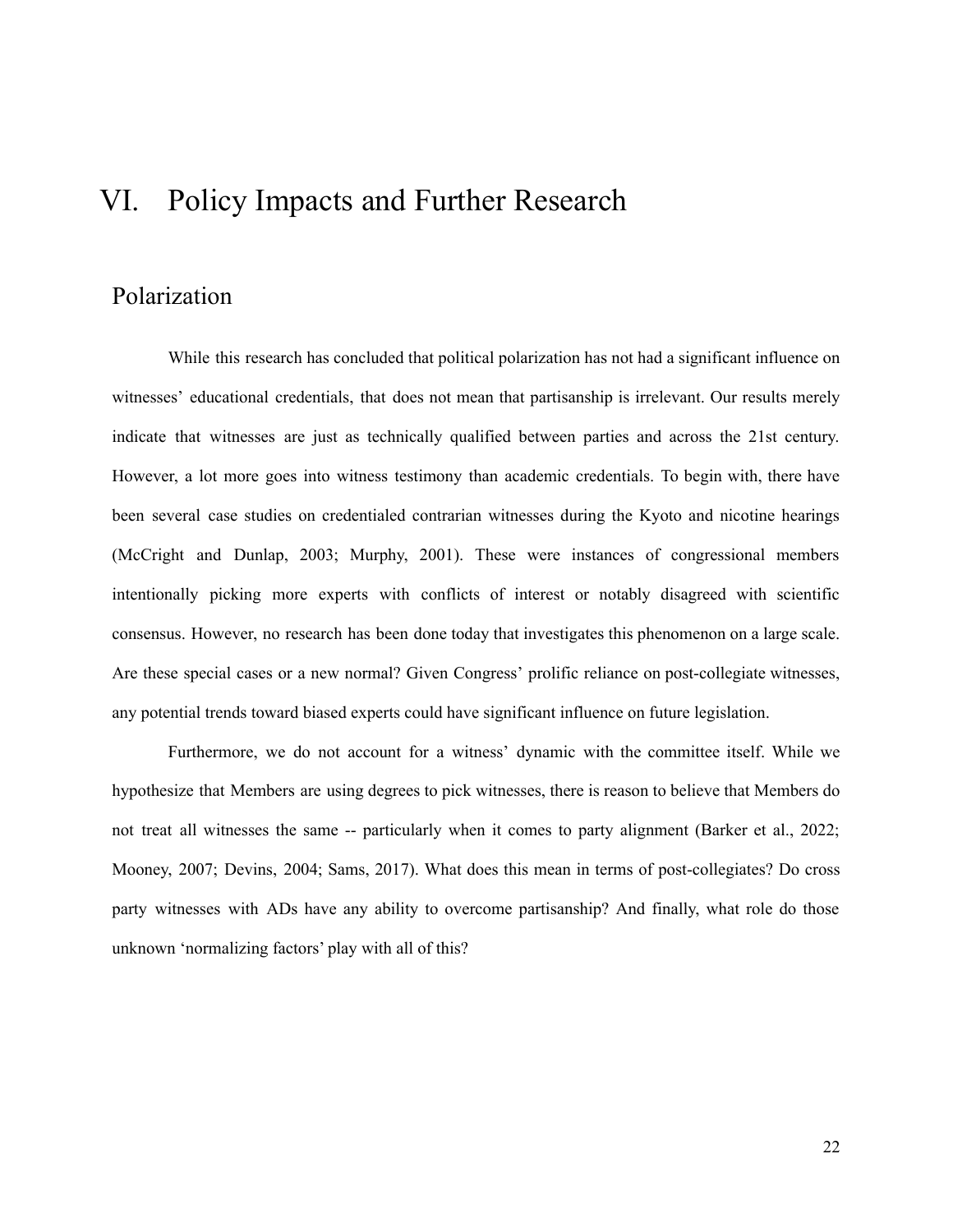## Academic Knowledge

This research has made it clear that academic knowledge plays a large role within congressional expert witness hearings. On average, 60% of witnesses can attribute at least some of their expertise to high level academic education. That far outpaces the number directly affiliated with academia as recent research suggests 10% of witnesses are actively employed by a university (Ban et al., 2022). Between these two, formalized academic knowledge is being very well represented within the halls of Congress.

In all likelihood, this is somewhat accidental. As far as this author knows, no university currently seeks out witness testimony as an institutional goal. Instead, this is a side effect of a university's role in society. As high-level educators, it is no surprise that their alumni are often favored during hearings that are designed to obtain information for policymakers. While it is difficult to speak to the desires of colleges as a whole, having congressional witnesses on their alumni rosters certainly adds some prestige. This work may prompt universities to take a look at their indirect connections to committee hearings. What would it mean for colleges to play a more active role in witness selection?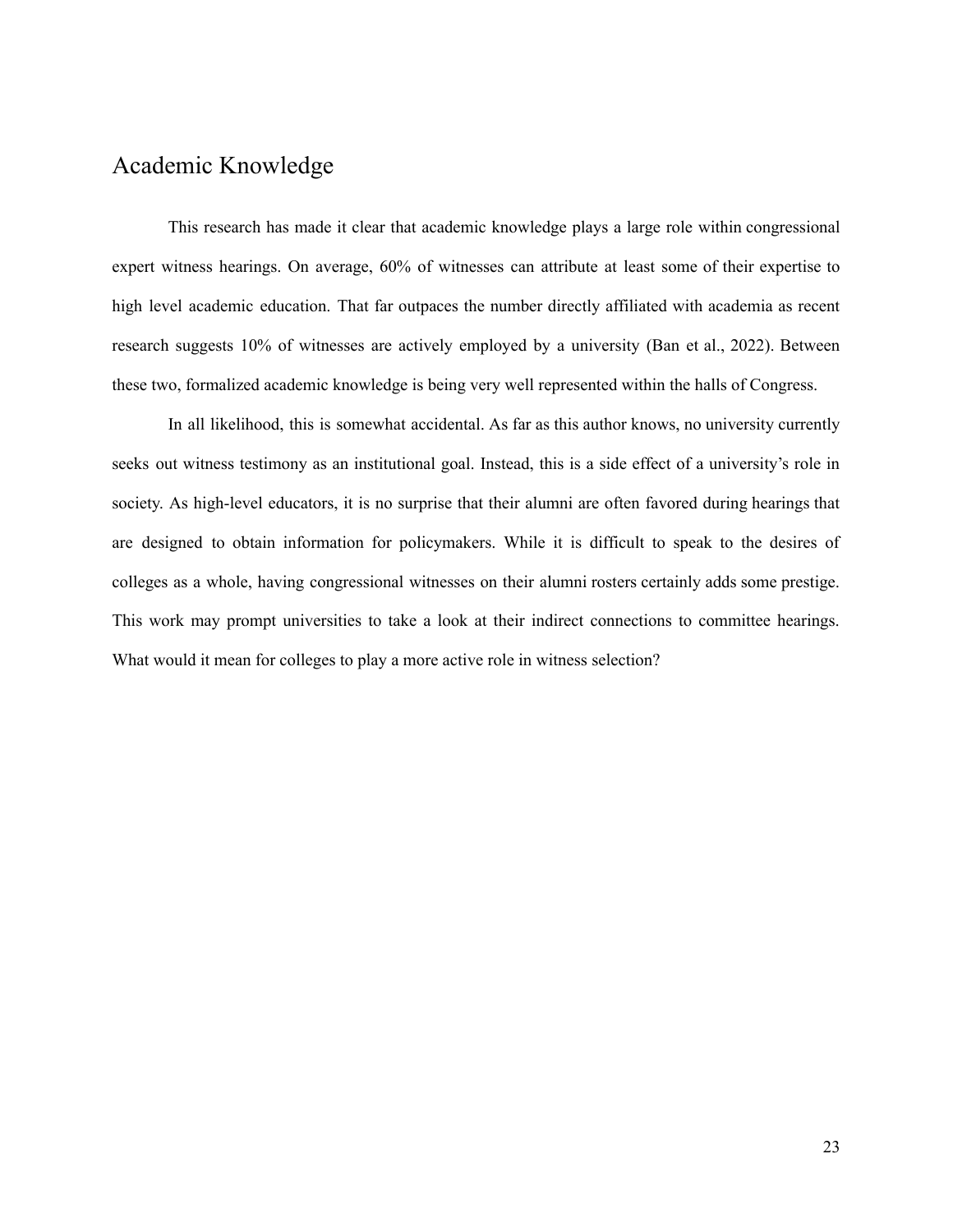# VII. References

About CAP. (n.d.). Comparative Agendas Project. www.comparativeagendas.net

- Ban, P., Park, J. Y., & You, H. Y. (2022). How Are Politicians Informed? Witnesses and Information Provision in Congress. American Political Science Review.
- Barker, D. C., Detamble, R., & Marietta, M. (2021). Intellectualism, Anti-Intellectualism, and Epistemic Hubris in Red and Blue America. American Political Science Review, 116(1), 38–53. https://doi.org/10.1017/S0003055421000988
- Baumgartner, F. R., & Jones, B. D. (1993). Agendas and Instability in American Politics. University of Chicago Press.
- Baumgartner, F. R., Jones, B. D., & Wilkerson, J. (2011). Comparative studies of policy dynamics. Comparative Political Studies, 44(8), 947–972. https://doi.org/10.1177/0010414011405160
- Belanger, E., & Meguid, B. (2008). Issue salience, issue ownership, and issue-based vote choice. Electoral Studies, 27(3), 447–491. https://doi.org/10.1016/j.electstud.2008.01.001
- Burstein, P. (1999). Discrimination, Jobs, and Politics. University of Chicago Press. Committees Data Codebook. (2019). Policy Agendas Project. Congressional Hearings. (n.d.). Government Publishing Office. https://www.govinfo.gov/help/chrg#about
- Cook, C. E. (1998). Lobbying for Higher Education: How Colleges and Universities Influence Federal Policy. Vanderbilt University Press.
- Deering, C. J., & Smith, S. S. (1997). Committees in Congress (3rd ed.). CQ Press.
- DeSilver, D. (2022). The Polarization in Today's Congress Has Roots That Go Back Decades. Pew Research Center.

www.pewresearch.org/fact-tank/2022/03/10/the-polarization-in-todays-congress-has-roots-that-go -back-decades/

- Devins, N. (2005). The Academic Expert before Congress : Observations and Lessons from Bill Van Alstyne 's Testimony. Duke Law Journal, 54(6), 1525–1554.
- Dimock, M., & Wike, R. (2021). America Is Exceptional in Its Political Divide. The Pew Charitable Trusts.

www.pewtrusts.org/en/trust/archive/winter-2021/america-is-exceptional-in-its-political-divide Education and Training Assignments by Detailed Occupation. (2021). www.bls.gov/emp/tables/education-and-training-by-occupation.htm Educational Attainment in the United States: 2021. (2022).

www.census.gov/data/tables/2021/demo/educational-attainment/cps-detailed-tables.html

- Egan, P. J. (2013). Partisan Priorities: How issue ownership drives and distorts American politics. Cambridge University Press. <https://doi.org/10.1017/CBO9781107337138>
- Fagan, E. (2021). Issue ownership and the priorities of party elites in the United States, 2004–2016. Party Politics, 27(1), 149–160. <https://doi.org/10.1177/1354068819839212> From Community College to Graduate and Professional Degrees - 2017. (2020). nscresearchcenter.org/snapshotreport-from-community-college-to-graduate-and-professional-degr ees30/

HESA Subject Codes. (n.d.). HESA. www.hesa.ac.uk/support/documentation/jacs/hesa-codes Hjort, J., Moreira, D., Rao, G., & Santini, J. F. (2021). How Research Affects Policy: Experimental

Evidence from 2,150 Brazilian Municipalities. American Economic Review, 111(5), 1442–1480. https://doi.org/10.1257/aer.20190830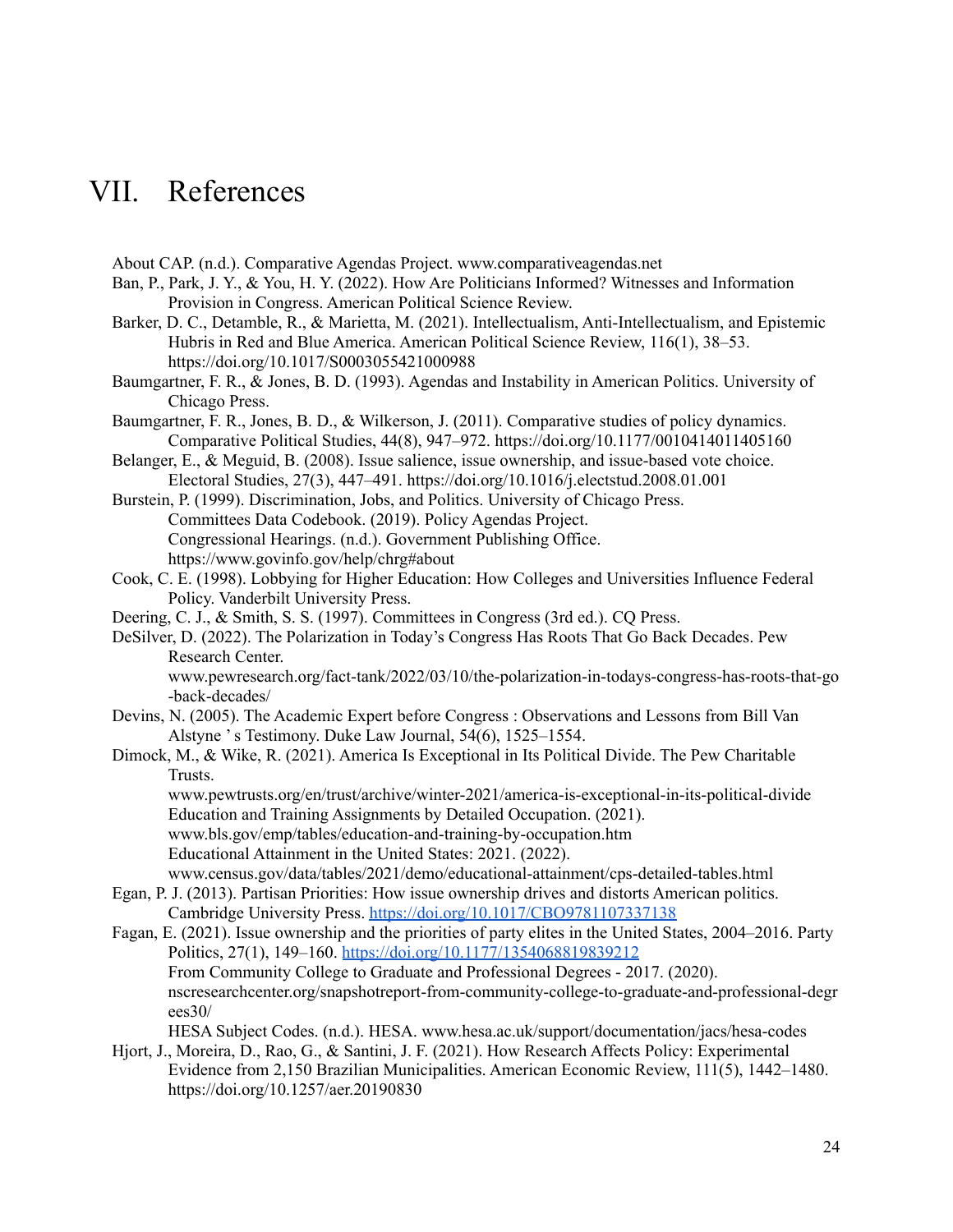Hofstadter, R., & Walton, S. (2012). Anti-Intellectualism in American Life. United Kingdom. Knopf Doubleday Publishing Group.

In a Politically Polarized Era, Sharp Divides in Both Partisan Coalitions. (2020). Pew Research Center.

www.pewresearch.org/politics/2019/12/17/in-a-politically-polarized-era-sharp-divides-in-both-pa rtisan-coalitions/

- Johnson, E. B. (2019). Experts Needed: Options for Improved Science and Technology Advice for Congress.
- Jones, B. D., & Baumgartner, F. R. (2005). The politics of attention: How government prioritizes problems. University of Chicago Press.
- Lee, N. R. (2021). Do Policy Makers Listen to Experts? Evidence from a National Survey of Local and State Policy Makers. American Political Science Review, 1–12. https://doi.org/10.1017/s0003055421000800
- Leyden, K. M. (1995). Interest Group Resources and Testimony at Congressional Hearings. Legislative Studies Quarterly, 20(3), 431–439.
- Liddle, J., & Addidle, G. D. (2022). The Changing Role of Universities in Society: Key Influences. In The Role of Universities and HEIs in the Vulnerability Agenda (pp. 33–51). Springer Nature. https://doi.org/10.1007/978-3-030-89086-5\_3
- Maher, T. V, Seguin, C., Zhang, Y., & Davis, A. P. (2020). Social scientists' testimony before Congress in the United States between 1946-2016. PloS One, 15(3). https://doi.org/https://doi.org/10.1371/journal.pone.0230104
- Marshall, D. (2019). The Army Ranks that Require Master's Degrees. Career Trend. https://careertrend.com/army-officer-career-progression-28359.html
- McCright, A. M., & Dunlap, R. E. (2003). Defeating Kyoto: The Conservative Movement's Impact on U.S. Climate Change Policy, Social Problems. Oxford Academic, 50(3), 348–373. https://doi.org/10.1525/sp.2003.50.3.348
- McGrath, R. J. (2007). Congressional Oversight Hearings and Policy Control. Legislative Studies Quarterly, 38(3), 349–376.
- Medicine, N. A. of S. E. and. (2017). Communicating Science Effectively: A Research Agenda. National Academies Press. <https://doi.org/10.17226/23674>
- Membership of the 117th Congress: A Profile. (2022). crsreports.congress.gov/product/pdf/R/R46705
- Merkley, E. (2020). Anti-Intellectualism, Populism, and Motivated Resistance to Expert Consensus. Public Opinion Quarterly, 84(1), 22–48. https://doi.org/10.1093/poq/nfz053
- Mooney, C. (2007). The Republican War on Science. Basic Books.
- Morris, F. (1981). Retrospective voting in American national elections. Yale University Press.
- Motta, M. (2018). The Dynamics and Political Implications of Anti-Intellectualism in the United States. American Politics Research, 46(3), 465–498. https://doi.org/10.1177/1532673X17719507
- Mullinix, K. J. (2018). Civic Duty and Political Preference Formation. Political Research Quarterly, 71(1), 199–214. https://doi.org/10.1177/1065912917729037
- Murphy, P. (2001). Framing the Nicotine Debate: A Cultural Approach to Risk. Health Communication, 13(2), 119–140. https://doi.org/10.1207/S15327027HC1302\_1
- Oleszek, W. J. (1989). Congressional Procedures and the Policy Process. CQ Press.
- Perna, L. W., Orosz, K., & Kent, D. C. (2018). The Role and Contribution of Academic Researchers in Congressional Hearings: A Critical Discourse Analysis. American Educational Research Journal, 56(1), 111–145. https://doi.org/10.3102/0002831218788824
- Quirk, P., Bendix, W., & Bachtiger, A. (2018). Institutional Deliberation. Oxford Handbooks Online. https://doi.org/10.1093/oxfordhb/9780198747369.013.49
- Rekker, R. (2021). The nature and origins of political polarization over science. Public Understanding of Science, 30(4), 352–368. https://doi.org/10.1177/0963662521989193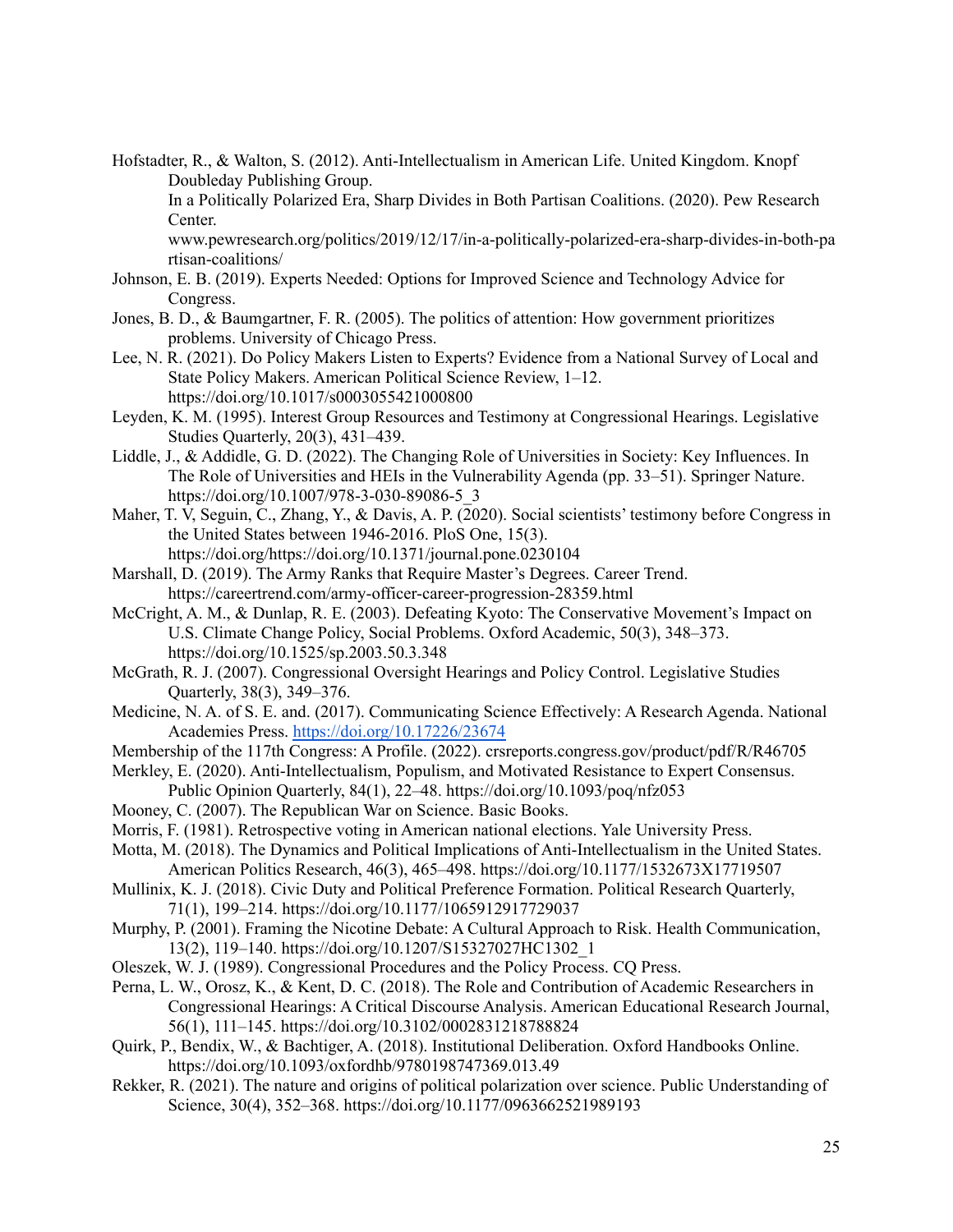- Sams, S. (2017). The Effect of Gender and Party on the Treatment of Congressional Witnesses. Ohio University.
- Scheufele, D. A. (2014). Science communication as political communication. Proceedings of the National Academy of Sciences of the United States of America, 111(4), 13585–13592. https://doi.org/10.1073/pnas.1317516111
- Walgrave, S., Lefevere, J., & Nuytemans, M. (2009). Issue ownership stability and change: How political parties claim and maintain issues through media appearances. Political Communication, 26(2), 153–172. https://doi.org/10.1080/10584600902850718
- Zelizer, A. (2018). The Effects of Informational Lobbying by a Legislative Caucus: Evidence from a Field Experiment.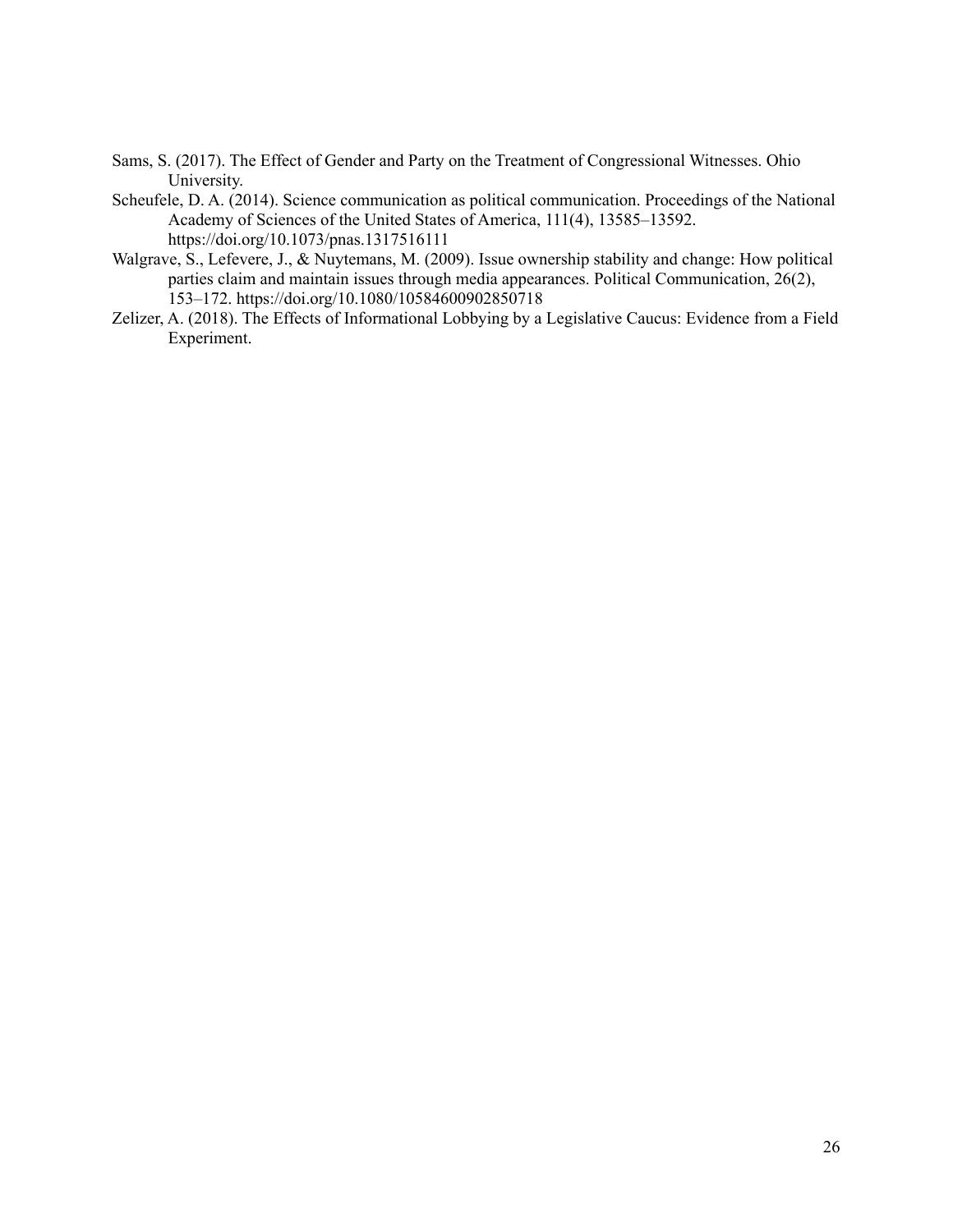# VIII. Appendix

## Additional Results



Relationship Between Party and Topic

**Figure A1. Educational Attainment of Congressional Witnesses by Topic by Party.** The likelihood of a witness having an advanced degree depending on the topic of a hearing and the majority party of the committee. Sampled witnesses were re-weighted based on GPO committee ratios.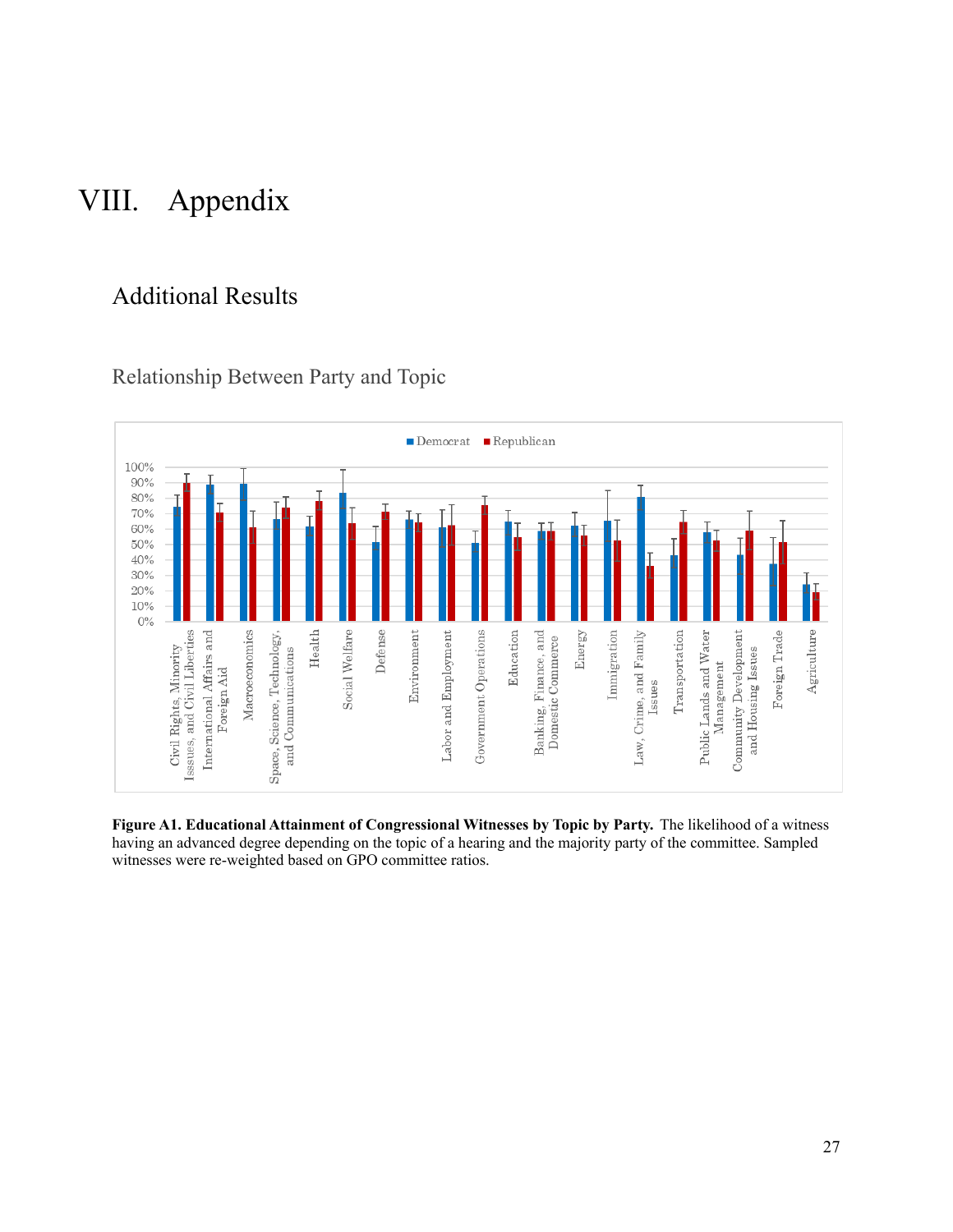

**Figure A2. Likelihood of Congressional Hearing by Topic by Party**. Relative likelihood of each party holding a hearing in a given topic domain. Sampled hearings were re-weighted based on GPO committee ratios.



**Figure A3. Advanced Degrees by Topic by Partisan Issue Ownership.** The likelihood of a witness having an advanced degree depending on the topic of a hearing ranging from the most democrat favored topics (left) to most republican favored hearings (right). Sampled witnesses were re-weighted based on GPO committee ratios.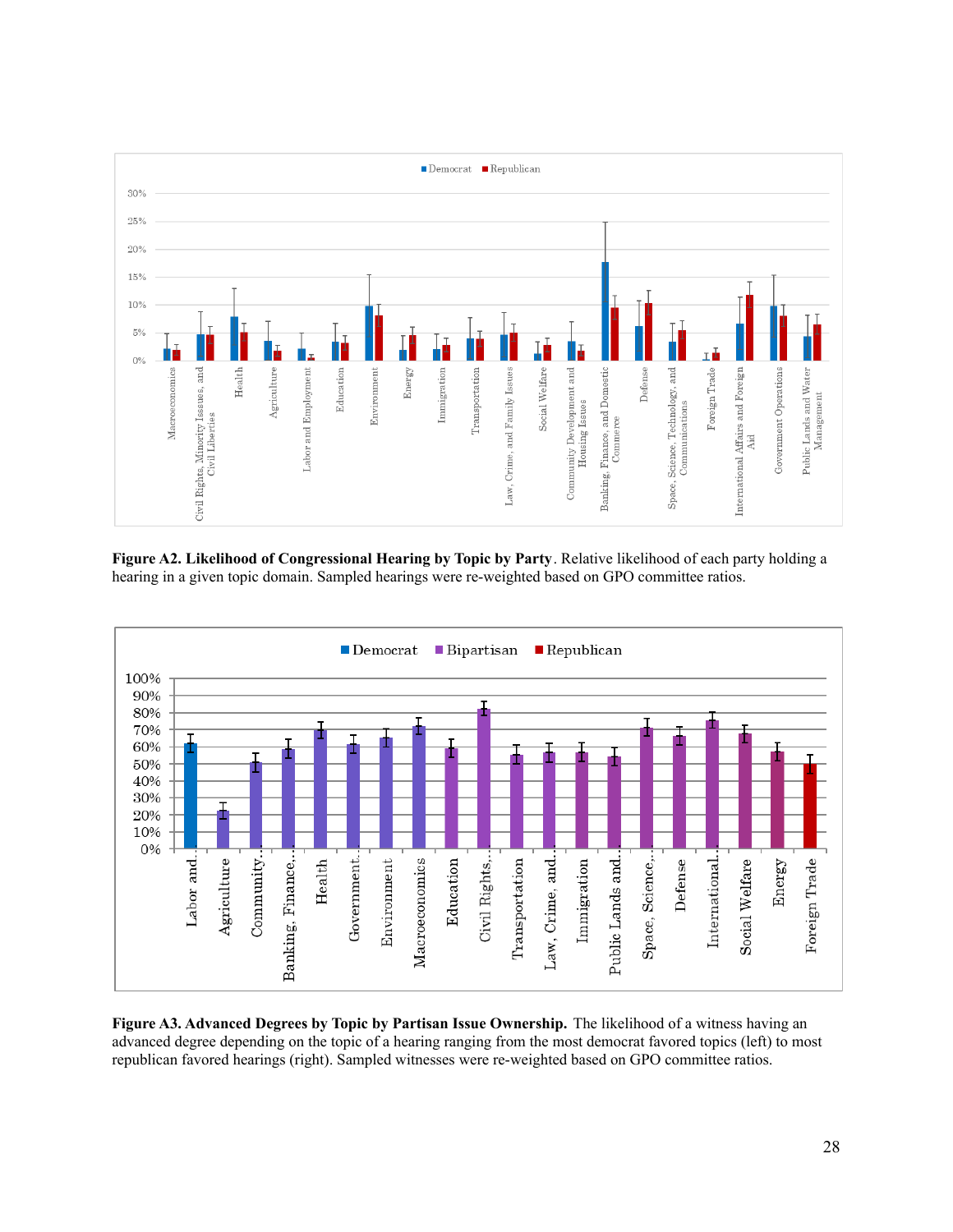## Chambers



**Figure A4. Educational Attainment of House Congressional Witnesses by Party Control.** The relative prevalence of post-collegiate degrees between congressional witnesses called by democrats versus republicans within the House of Representatives. Sampled witnesses were re-weighted based on GPO committee ratios.



**Figure A5. Educational Attainment of Senate Congressional Witnesses by Party Control.** The relative prevalence of post-collegiate degrees between congressional witnesses called by democrats versus republicans within the Senate. Sampled witnesses were re-weighted based on GPO committee ratios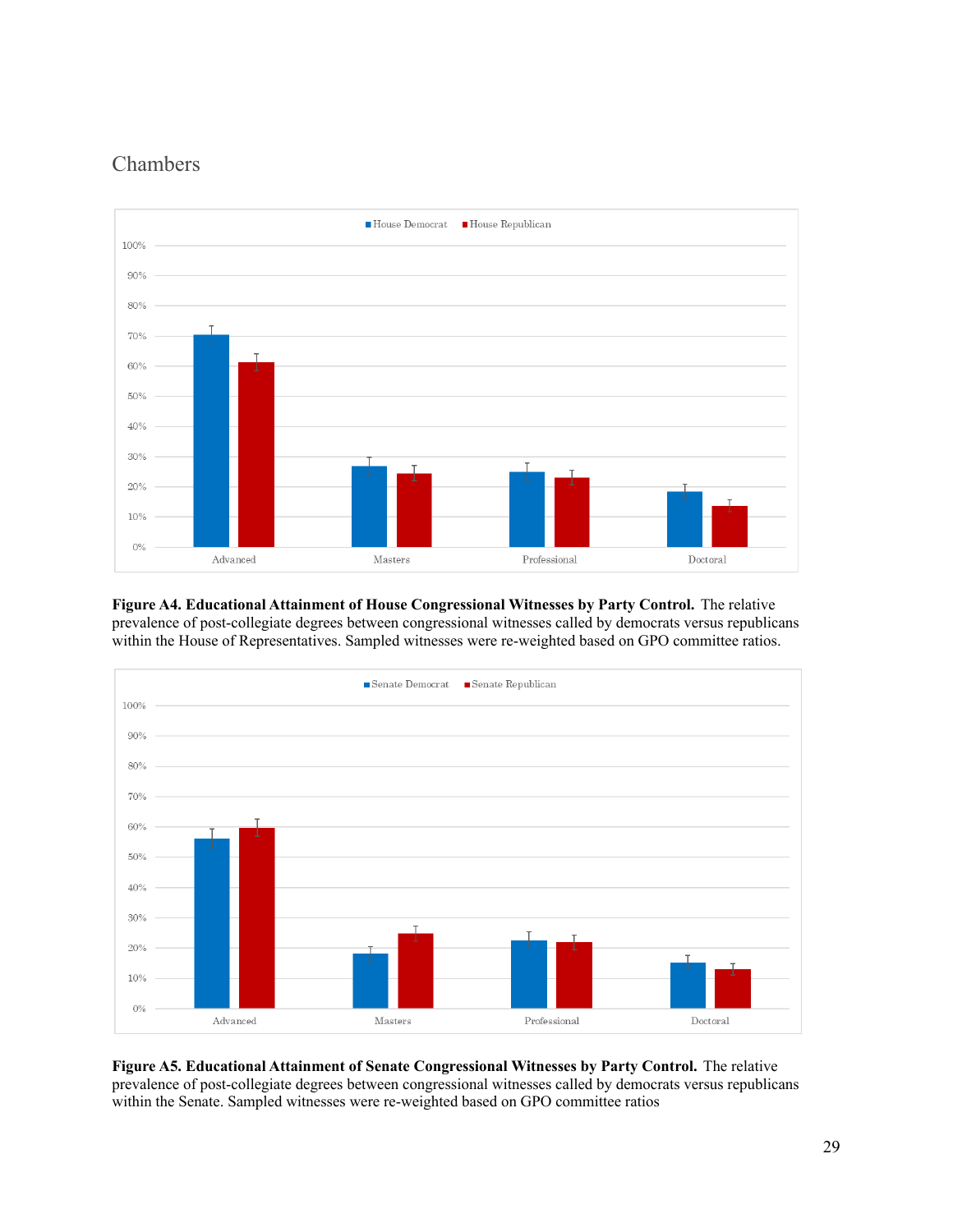## Time period



**Figure A6. Educational Attainment of Congressional Witnesses by Party Control 2001-2010.** The relative prevalence of post-collegiate degrees between congressional witnesses called by democrats versus republicans within the House of Representatives. Sampled witnesses were re-weighted based on GPO committee ratios.



**Figure A7. Educational Attainment of Congressional Witnesses by Party Control 2011-2020.** The relative prevalence of post-collegiate degrees between congressional witnesses called by democrats versus republicans within the House of Representatives. Sampled witnesses were re-weighted based on GPO committee ratios.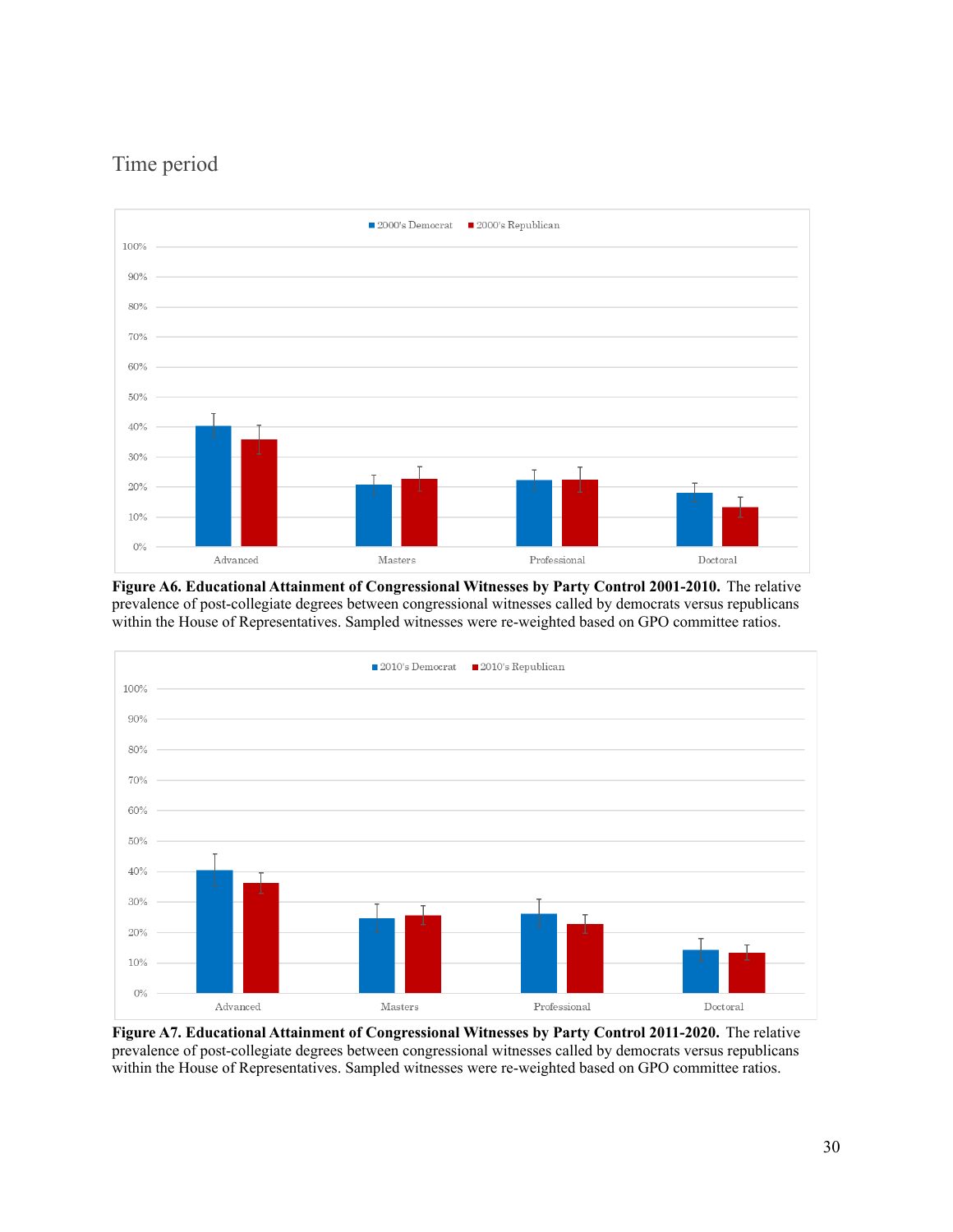

Other Degree Types

**Figure A8. Educational Attainment of Congressional Witnesses by Topic.** The likelihood of a witness having a professional degree depending on the topic of a hearing. Sampled witnesses were re-weighted based on GPO committee ratios.



**Figure A9. Educational Attainment of Congressional Witnesses by Topic.** The likelihood of a witness having a doctoral degree depending on the topic of a hearing. Sampled witnesses were re-weighted based on GPO committee ratios.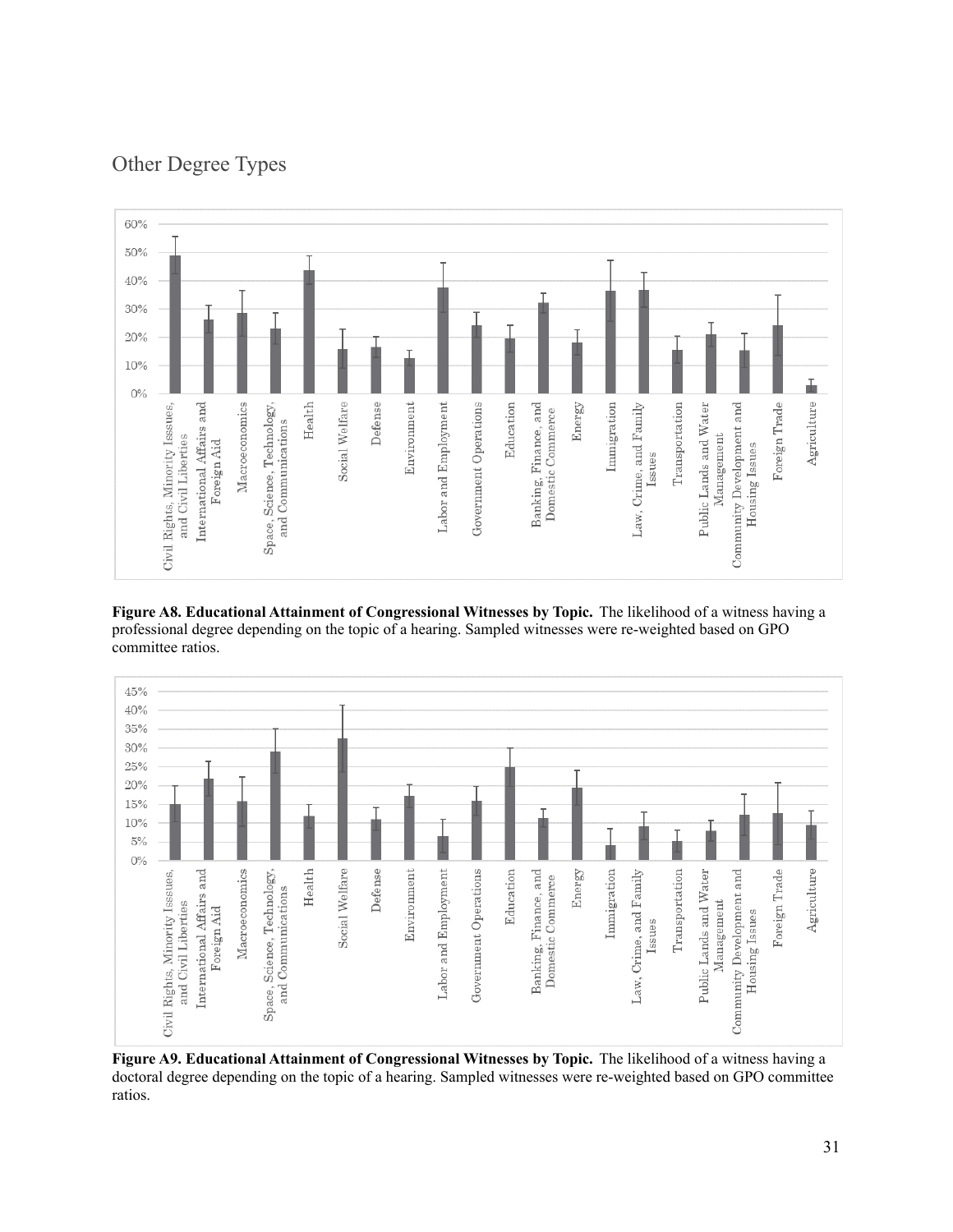

**Figure A10. Educational Attainment of Congressional Witnesses by Topic.** The likelihood of a witness having a masters degree depending on the topic of a hearing. Sampled witnesses were re-weighted based on GPO committee ratios.



**Figure A11. Educational Attainment of Congressional Witnesses by Party Control.** The relative prevalence of SSH (social science and humanities) and STEM (science, technology, engineering and mathematics) PhDs between congressional witnesses called by democrats versus republicans. Sampled witnesses were re-weighted based on GPO committee ratios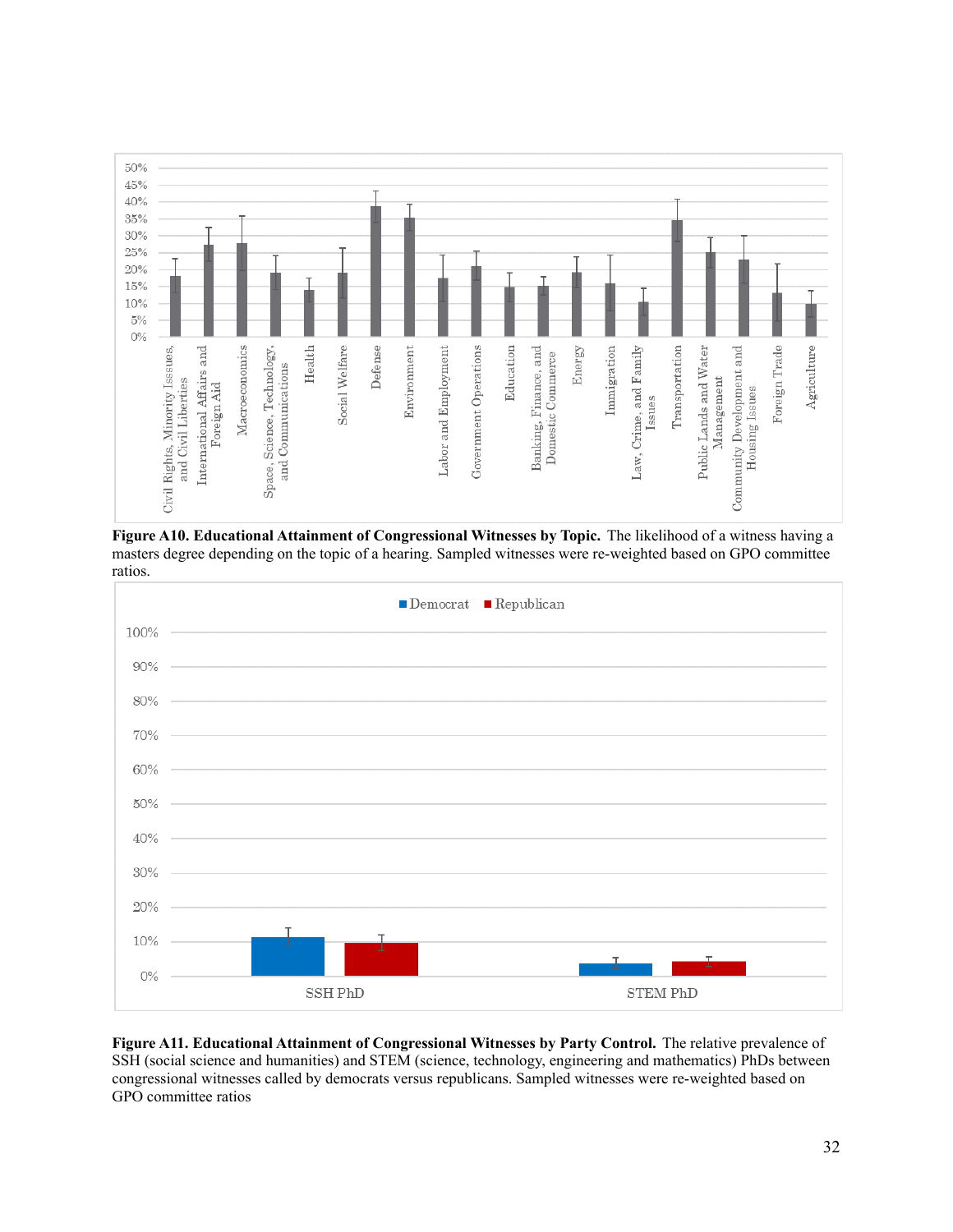## Regressions

| Dependent<br>Variable       | Likelihood of Witness Holding an | Likelihood of Witness<br>Holding a PhD |                |           |                |                |                |                       |
|-----------------------------|----------------------------------|----------------------------------------|----------------|-----------|----------------|----------------|----------------|-----------------------|
| Model                       | (1)                              | (2)                                    | (3)            | (4)       | (1)            | (2)            | (3)            | (4)                   |
| Party:<br>Republican        | $-0.04***$                       | $-0.03$                                | $-0.03$        | $-0.04$   | $0.05*$        | 0.03           | 0.03           | 0.04                  |
|                             | (0.02)                           | (0.03)                                 | (0.02)         | (0.03)    | (0.03)         | (0.03)         | (0.03)         | (0.03)                |
| Constant                    | $0.83***$                        | $0.83***$                              | $0.29***$      | $0.30***$ | $0.22***$      | $0.21***$      | $0.09***$      | $0.08^{\ast\ast\ast}$ |
|                             | (0.01)                           | (0.03)                                 | (0.02)         | (0.02)    | (0.02)         | (0.02)         | (0.02)         | (0.02)                |
| Weights?                    | N <sub>o</sub>                   | Yes                                    | N <sub>0</sub> | Yes       | N <sub>o</sub> | Yes            | N <sub>o</sub> | Yes                   |
| Committee<br>Fixed Effects? | N <sub>0</sub>                   | N <sub>0</sub>                         | Yes            | Yes       | N <sub>o</sub> | N <sub>o</sub> | Yes            | Yes                   |
| <b>Observations</b>         | 1,587                            | 1,587                                  | 1,587          | 1,587     | 1,587          | 1,587          | 1,587          | 1,587                 |

**Table A1. Regression Analysis of Party Control.** Impact of party control on witness degrees when varying between weighting witnesses and considering topic effects.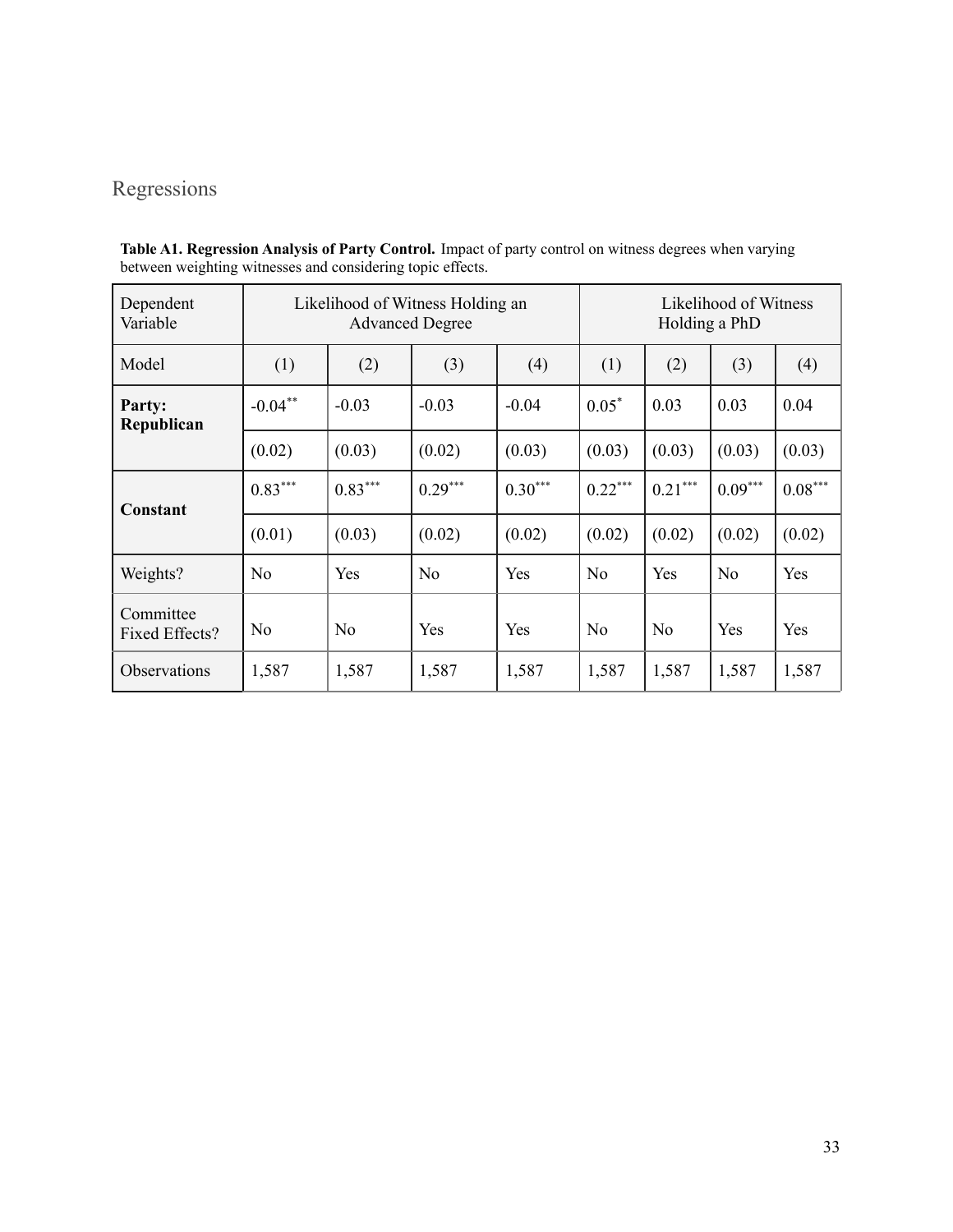### Extended Methodology

#### Stratified Sampling Technique

Since sampling was going to occur on a per-committee basis, it was required that every GPO entry be assigned to at least one committee. Though the GPO database contained committee titles, these were not consistent. A title might vary subtly between transcribers (ex. "The Senate Resources Committee" versus "Senate Resources") or more significantly due to phased out committees and names. The Comparative Agendas Project's congressional codebook was used as the means to parse these differences. Their resource maps modern and historical committees to a numerical system based on name changes and legislative topic transitions as various committees were created and decommissioned ("Committees Data Codebook"). Once small grammatical and spelling differences were manually identified, every hearing was successfully mapped to its committee codes.

Several factors were then used to further narrow the scope of hearings to sample from. First, nomination and appointment hearings were not considered. The focus of this research is on the expert witnesses that congress invites to speak on important topics. While vetting federal appointments is a crucial part of congress' responsibilities, the witnesses in those hearings serve a different role. These entries were filtered out using keywords and then double checked upon manual review of the sample.

Second, some hearings had multiple committees assigned to it. For example, hearings on veterans affairs were often joint hearings between the House and Senate. Because of this, the first two committees listed for any hearing were considered in the sampling process -- i.e. a joint hearing would be listed under both its committees. Though joint hearings with more than two committees present do exist, there were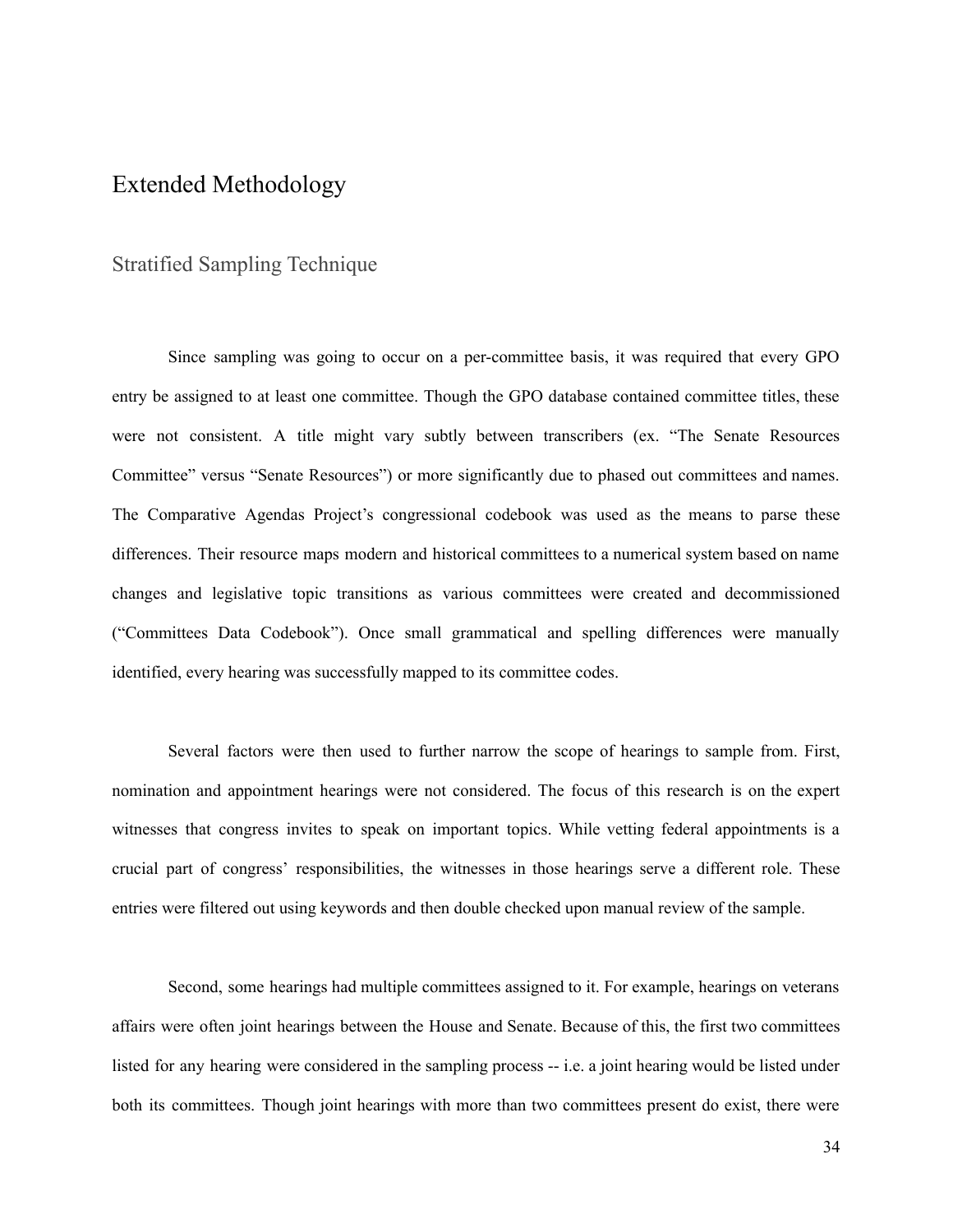only five in the 2001-2020 dataset. Protections were added to make sure that no joint hearings were randomly selected multiple times.

Lastly, every committee had to have enough data to make any conclusions. Over the course of the 20-year timeframe, any committee was required to have at least 25 hearings. Figure 1 illustrates that there is a noticeable group of committees with very few hearings. As we wanted to understand trends of Congress as a whole, these made very little sense to sample from. While this choice did reduce the number of committees from 42 to 32, it only eliminated 0.02% of the total hearings. Furthermore, while the Joint Economic Committee was sampled from, witnesses were later negated from results as party control could not be determined given its cross-chamber nature.

After the filtering, there were still more than 16,000 hearings. In order to best code this data, a targeted random sample was generated using VBA subroutines. This was done first by making a list of every committee and every unique hearing ID associated with that committee. A sample could then be made for each valid committee. A random number generator would pick one of the hearing IDs. It would then be looked up in the database and compared against both the previously explained filters as well as a column that ensured no hearing would be sampled twice. This allowed joint hearings to have equal likelihood of being picked for both of its committees without double dipping.

Another column estimated the number of witnesses in a given hearing by counting semicolons in the copied witness text. This number was then added to a running tally. Hearings were continuously added until every committee had an estimated number of witnesses of at least 75 or until the hearing list was exhausted. That sampled list was then put into a database and broken up into separate witness entries.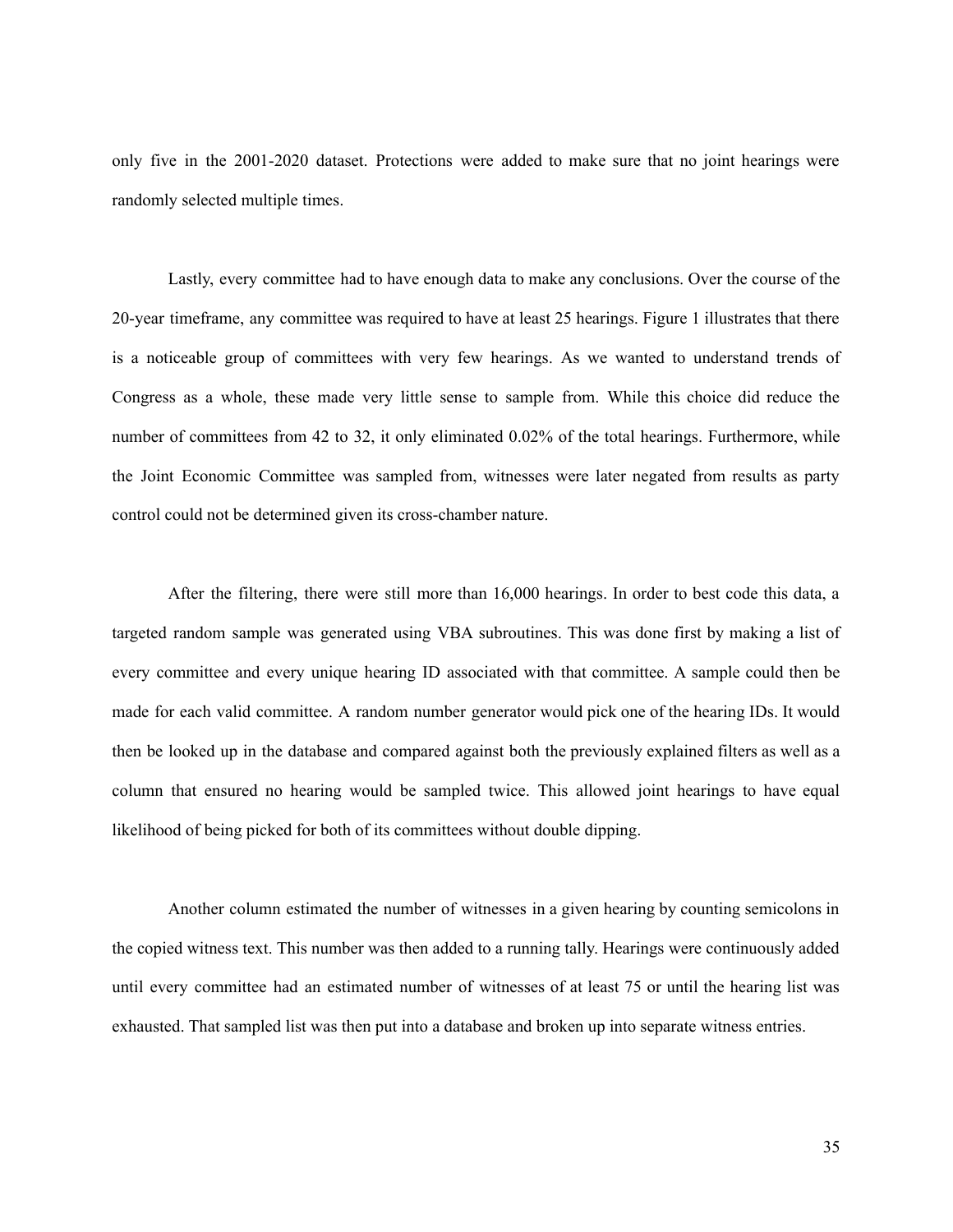At this point, a manual review was necessary. It served to both check that the automated hearing filters were successful and to adjust the witness separation as necessary. The semicolons were a good first pass, but there were often corrections. Once this was done, the entire process was repeated with the updated witness counts until there were at least 75 vetted witness entries per committee. This resulted in a grand total of 2,147 testimonies.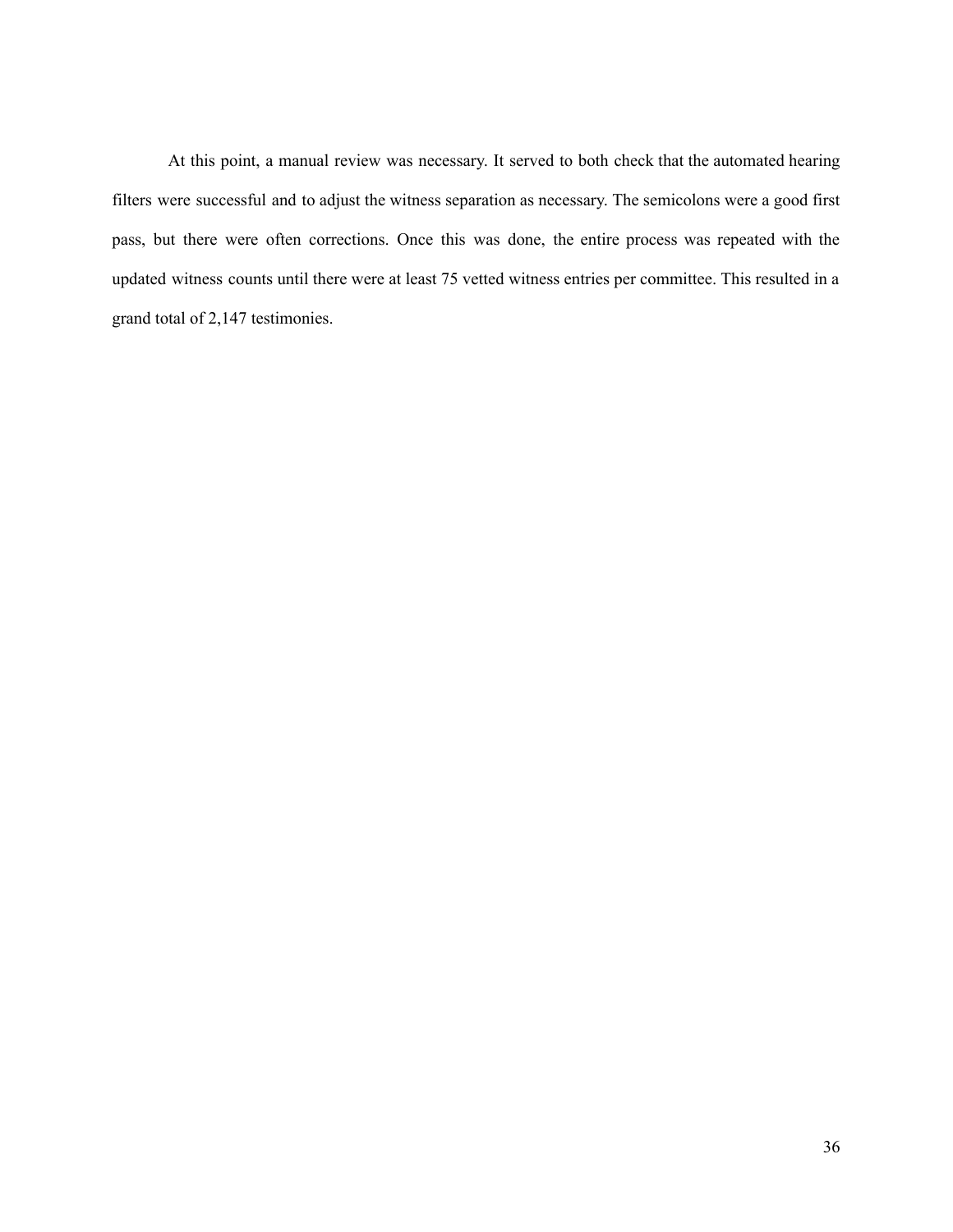## Sample Summary

|                                                 |    | Number of Hearings |                  |       | Number of Witnesses |                  |  |
|-------------------------------------------------|----|--------------------|------------------|-------|---------------------|------------------|--|
| <b>Committee Name</b>                           |    | D                  | $\mathbf R$      | Total | D                   | $\mathbf R$      |  |
| House Agriculture                               | 3  | $\mathbf{1}$       | $\overline{2}$   | 52    | $\overline{4}$      | 48               |  |
| <b>House Armed Service</b>                      | 21 | 8                  | 13               | 72    | 25                  | 47               |  |
| <b>House Financial Services</b>                 | 10 | $\overline{4}$     | 6                | 71    | 35                  | 36               |  |
| House Education and the Workforce               | 13 | $\tau$             | 6                | 69    | 41                  | 28               |  |
| House Commerce                                  | 10 | $\overline{2}$     | 8                | 56    | 15                  | 41               |  |
| House Foreign Affairs                           | 16 | 4                  | 12               | 57    | 12                  | 45               |  |
| House Government Reform                         | 16 | $\overline{2}$     | 14               | 60    | 14                  | 46               |  |
| House Administration                            | 9  | 9                  | $\mathbf{0}$     | 50    | 50                  | $\mathbf{0}$     |  |
| <b>House Resources</b>                          | 14 | 3                  | 11               | 72    | 19                  | 53               |  |
| House Judiciary                                 | 17 | 6                  | 11               | 72    | 28                  | 44               |  |
| House Transportation and Infrastructure         | 13 | 5                  | 8                | 54    | 20                  | 34               |  |
| House Science                                   | 16 | 5                  | 11               | 71    | 26                  | 45               |  |
| <b>House Small Business</b>                     | 13 | 3                  | 10               | 73    | 21                  | 52               |  |
| <b>House Veterans Affairs</b>                   | 12 | 1                  | 11               | 70    | $\overline{7}$      | 63               |  |
| House Ways and Means                            | 13 | 3                  | 10               | 74    | 17                  | 57               |  |
| House Homeland Security                         | 19 | 5                  | 14               | 71    | 19                  | 52               |  |
| House Energy Independence and Global<br>Warming | 14 | 14                 | $\boldsymbol{0}$ | 54    | 54                  | $\boldsymbol{0}$ |  |
| House Intelligence                              | 19 | $\overline{4}$     | 15               | 70    | 16                  | 54               |  |
| Senate Agriculture                              | 15 | 5                  | 10               | 78    | 23                  | 55               |  |

**Table A2. Sampled Hearing and Witness Summary.** Counts of hearings and witnesses in stratified sample by committee and party control.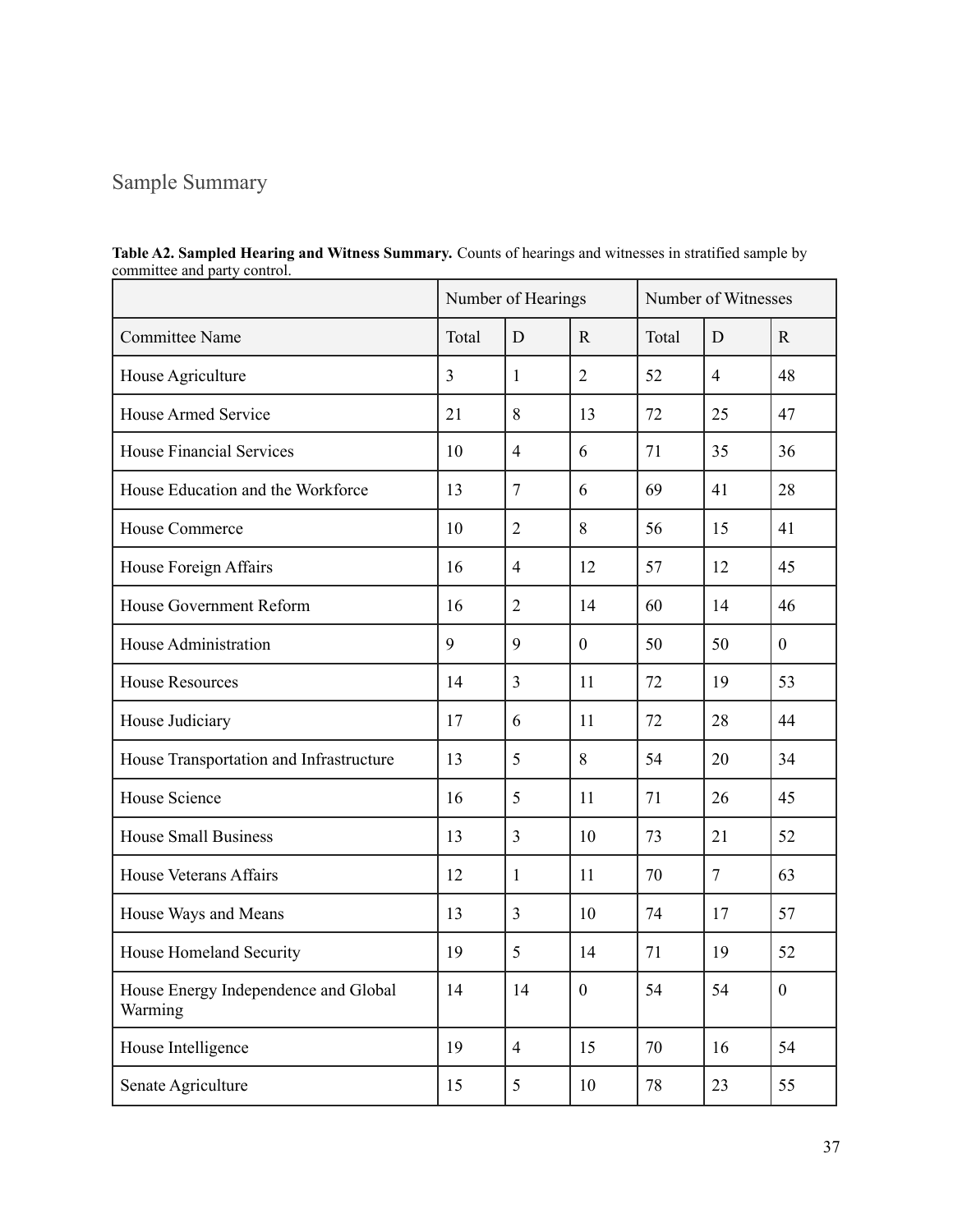| Senate Banking Housing and Urban Affairs         | 18 | 12             | 6              | 70 | 50       | 20  |
|--------------------------------------------------|----|----------------|----------------|----|----------|-----|
| Senate Budget                                    | 6  | $\overline{2}$ | 4              | 91 | 39       | 52  |
| Senate Commerce, Science, and<br>Transportation  | 11 | 6              | 5              | 68 | 43       | 25  |
| Senate Energy and Natural Resources              | 11 | $\Omega$       | 11             | 63 | $\Omega$ | 63  |
| Senate Environment and Public Works              | 11 | 6              | 5              | 72 | 44       | 28  |
| <b>Senate Finance</b>                            | 13 | 7              | 6              | 53 | 29       | 24  |
| Senate Government Affairs                        | 14 | 8              | 6              | 69 | 45       | 24  |
| Senate Judiciary                                 | 14 | 12             | $\overline{2}$ | 70 | 59       | 11  |
| Senate Health, Education, Labor, and<br>Pensions | 14 | 9              | 5              | 66 | 44       | 22  |
| Senate Small Business and Entrepreneurship       | 15 | $\overline{3}$ | 12             | 77 | 35       | 42  |
| <b>Senate Veterans Affairs</b>                   | 8  | 4              | 4              | 72 | 38       | 34  |
| Senate Indian Affairs                            | 10 | 8              | $\overline{2}$ | 62 | 47       | 15  |
| Joint Economic Committee                         | 19 | N/A            | N/A            | 68 | N/A      | N/A |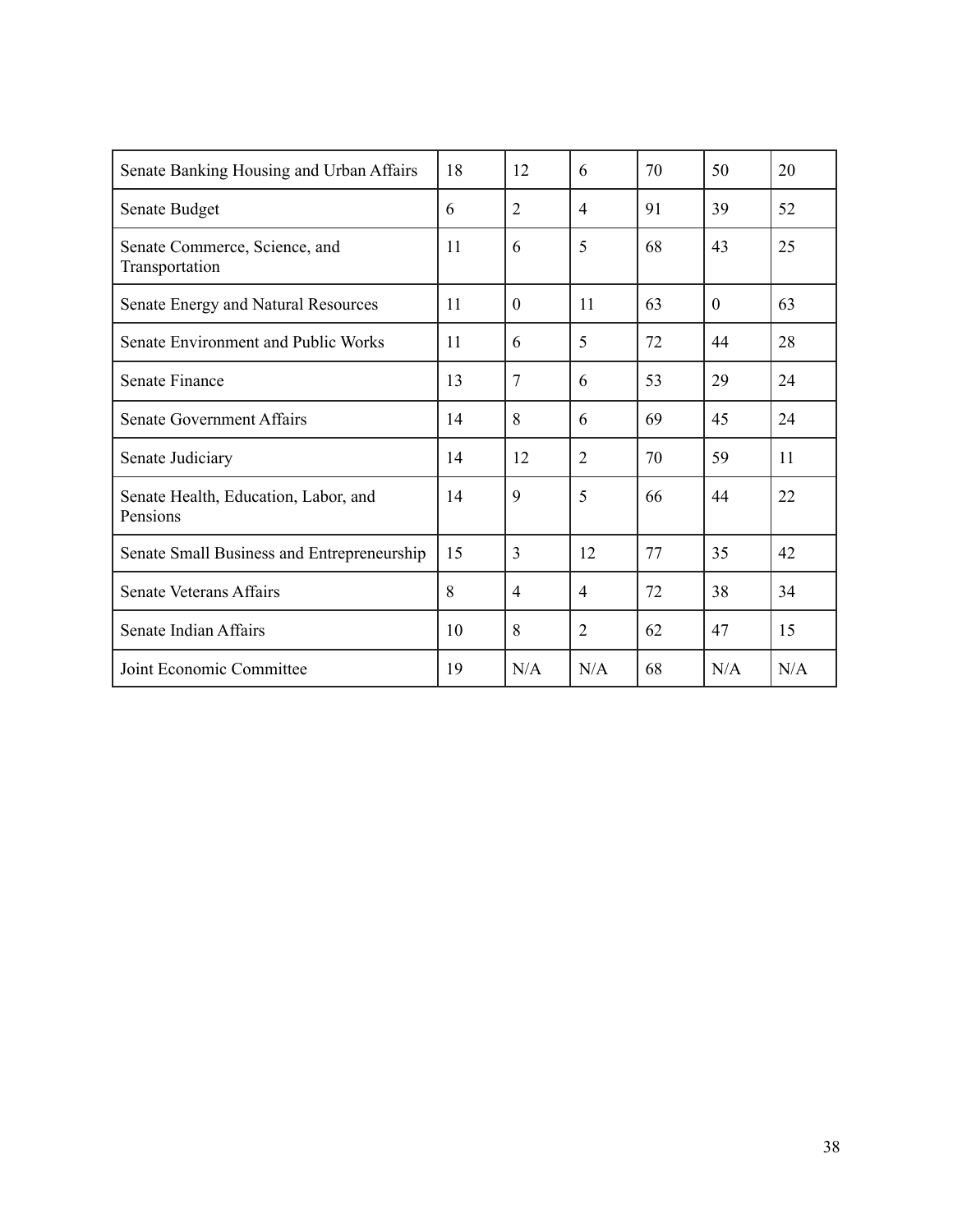#### Witness Expertise Codebook

#### Column E: Affiliation

- This should be copy-pasted directly from the Witness Text (column C). Do not type it out.
- If no organizational affiliation is listed, leave this column blank.
- If multiple affiliations are listed, only list one. Government should be prioritized over Academia over Other. If the affiliations are of the same priority, choose the one listed first.
	- Add a "1" to Multi Coded (column H) to indicate that the witness has multiple affiliations.
- If a former government position is specifically cited in the witness text (i.e. "Army Ret." or "Former Senator")
	- Add a "1" to Noted Former Government (column G)
- If multiple levels of the same institution are listed (i.e. History department, NYU), the highest level is sufficient for the affiliation (i.e. NYU).

#### Column F: Affiliation Type

- Identify the string affiliation as one of the following categories:
	- **Federal Agency** (Anything on the federal level that isn't Congress. The EPA, DOJ, Secretaries, etc.)
	- **Congress** (Senators and Representatives)
	- **State Gov** (Any state-run organization or position. State legislature, Governors, state water authorities, etc.)
	- **Local Gov** (City, town, and municipal affiliations. Mayors, county officials, etc.)
	- **Academia** (Associated with a post-secondary educational institution)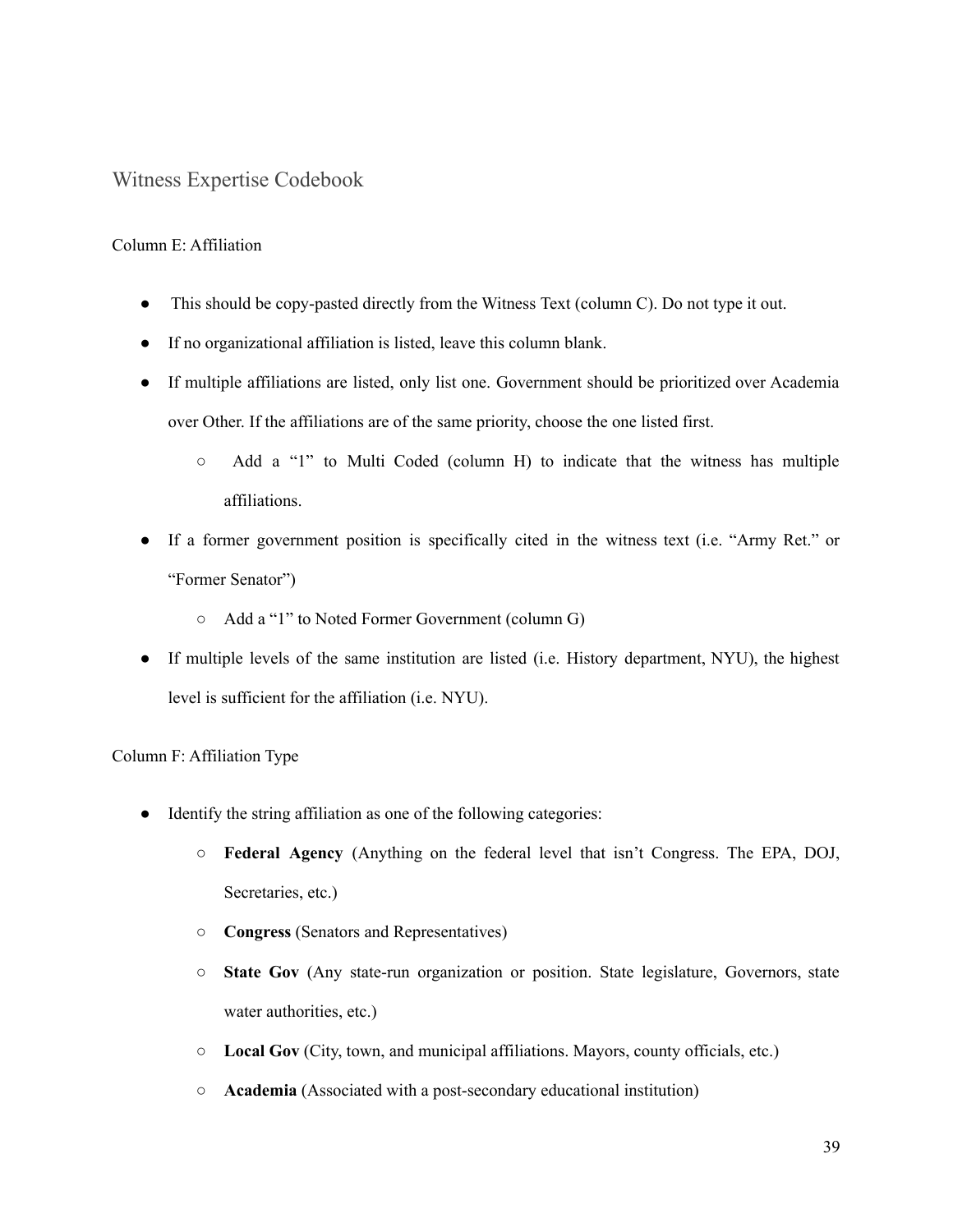- **Other** (Anything else)
- **Unaffiliated** (The witness text does not have an organization listed.)

#### Column I: Highest Degree

- Internet search the witness' name and affiliation.
- If their higher educational background is easily accessible (within the first 3-4 results), enter their highest degree [**PhD, JD, MD, MBA, Masters, Bachelor, High School, Other, No Degree Found, No Information Found, Unspecified**].
	- If "Other", specify in the notes (column M)
	- No Information Found for no biographical information
	- No Degree Found for biographical information without educational information
	- Unspecified for biographical information with educational information with an unclear post-secondary degree.
		- Some are discernable, such as graduating from a law school (JD) or medical school (MD).
		- If there is any ambiguity, mark as unspecified for now.

#### Column L: Degree Domain

- For those with a PhD, code the domain of their degree field using the HESA subject group codes.
	- <https://www.hesa.ac.uk/support/documentation/jacs/hesa-codes>
- If a witness has multiple PhDs or one PhD that clearly falls into more than one domain, use the second Degree Domain cell (column L)
	- Ex: A PhD in Public Policy and Religious Studies
	- $\circ$  Make a note in the notes column (M)
- The Has JD column (J) should contain the following equation